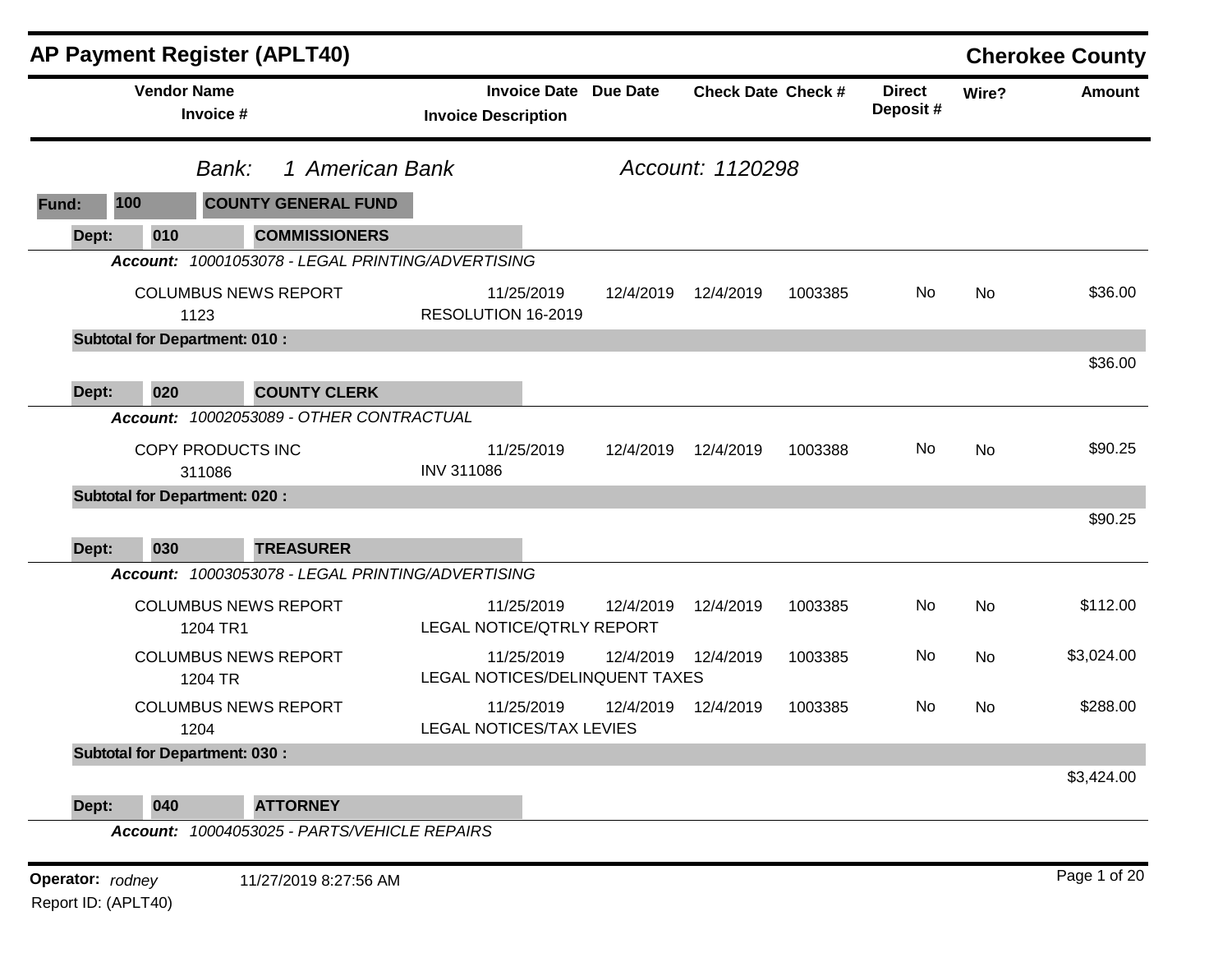|       | <b>AP Payment Register (APLT40)</b>                                      |                                                                        |                                                   |                 |                           |         |                            |           | <b>Cherokee County</b> |
|-------|--------------------------------------------------------------------------|------------------------------------------------------------------------|---------------------------------------------------|-----------------|---------------------------|---------|----------------------------|-----------|------------------------|
|       | <b>Vendor Name</b><br>Invoice #                                          |                                                                        | <b>Invoice Date</b><br><b>Invoice Description</b> | <b>Due Date</b> | <b>Check Date Check #</b> |         | <b>Direct</b><br>Deposit # | Wire?     | <b>Amount</b>          |
|       | 112056059                                                                | LKQ MID AMERICA AUTO PARTS<br>Account: 10004053089 - OTHER CONTRACTUAL | 11/25/2019<br>INV 112056059                       | 12/4/2019       | 12/4/2019                 | 1003417 | No                         | <b>No</b> | \$45.00                |
|       | <b>THOMSON WEST</b><br>841220019<br><b>Subtotal for Department: 040:</b> |                                                                        | 11/25/2019<br>INV 841220019                       | 12/4/2019       | 12/4/2019                 | 1003443 | No                         | No        | \$260.09               |
|       |                                                                          |                                                                        |                                                   |                 |                           |         |                            |           | \$305.09               |
| Dept: | 050                                                                      | <b>REGISTER OF DEEDS</b>                                               |                                                   |                 |                           |         |                            |           |                        |
|       |                                                                          | Account: 10005053073 - TRANSPORTATION                                  |                                                   |                 |                           |         |                            |           |                        |
|       | <b>BARBARA S BILKE</b><br>1204                                           |                                                                        | 11/20/2019<br><b>MILEAGE</b>                      | 12/4/2019       | 12/4/2019                 | 1003369 | No                         | <b>No</b> | \$37.29                |
|       | <b>Subtotal for Department: 050:</b>                                     |                                                                        |                                                   |                 |                           |         |                            |           |                        |
| Dept: | 060                                                                      | <b>SHERIFF &amp; JAIL</b>                                              |                                                   |                 |                           |         |                            |           | \$37.29                |
|       |                                                                          | Account: 10006053021 - PRINTING/OFFICE SUPPLIES                        |                                                   |                 |                           |         |                            |           |                        |
|       | <b>CINTAS CORP</b><br>8404297678                                         |                                                                        | 11/20/2019<br>INV 8404297678                      | 12/4/2019       | 12/4/2019                 | 1003381 | No                         | No        | \$86.08                |
|       |                                                                          | Account: 10006053022 - EMPLOYEE UNIFORMS/ACCESSORIES                   |                                                   |                 |                           |         |                            |           |                        |
|       | <b>DIRT ROAD DESIGN</b><br>112020191                                     |                                                                        | 11/21/2019<br>INV 112020191                       | 12/4/2019       | 12/4/2019                 | 1003393 | No                         | No        | \$70.74                |
|       | 94793                                                                    | SOUTHERN UNIFORM & EQUIPMENT                                           | 11/20/2019<br><b>INV 94793</b>                    | 12/4/2019       | 12/4/2019                 | 1003437 | No                         | No        | \$811.30               |
|       |                                                                          | Account: 10006053025 - PARTS/VEHICLE REPAIRS                           |                                                   |                 |                           |         |                            |           |                        |
|       | NATALINIS AUTOMOTIVE<br>720344                                           |                                                                        | 11/20/2019<br><b>INV 720344</b>                   |                 | 12/4/2019 12/4/2019       | 1003425 | No                         | No        | \$71.99                |
|       | NATALINIS AUTOMOTIVE<br>720713                                           |                                                                        | 11/21/2019<br>INV 720713                          |                 | 12/4/2019  12/4/2019      | 1003425 | No                         | No        | \$20.22                |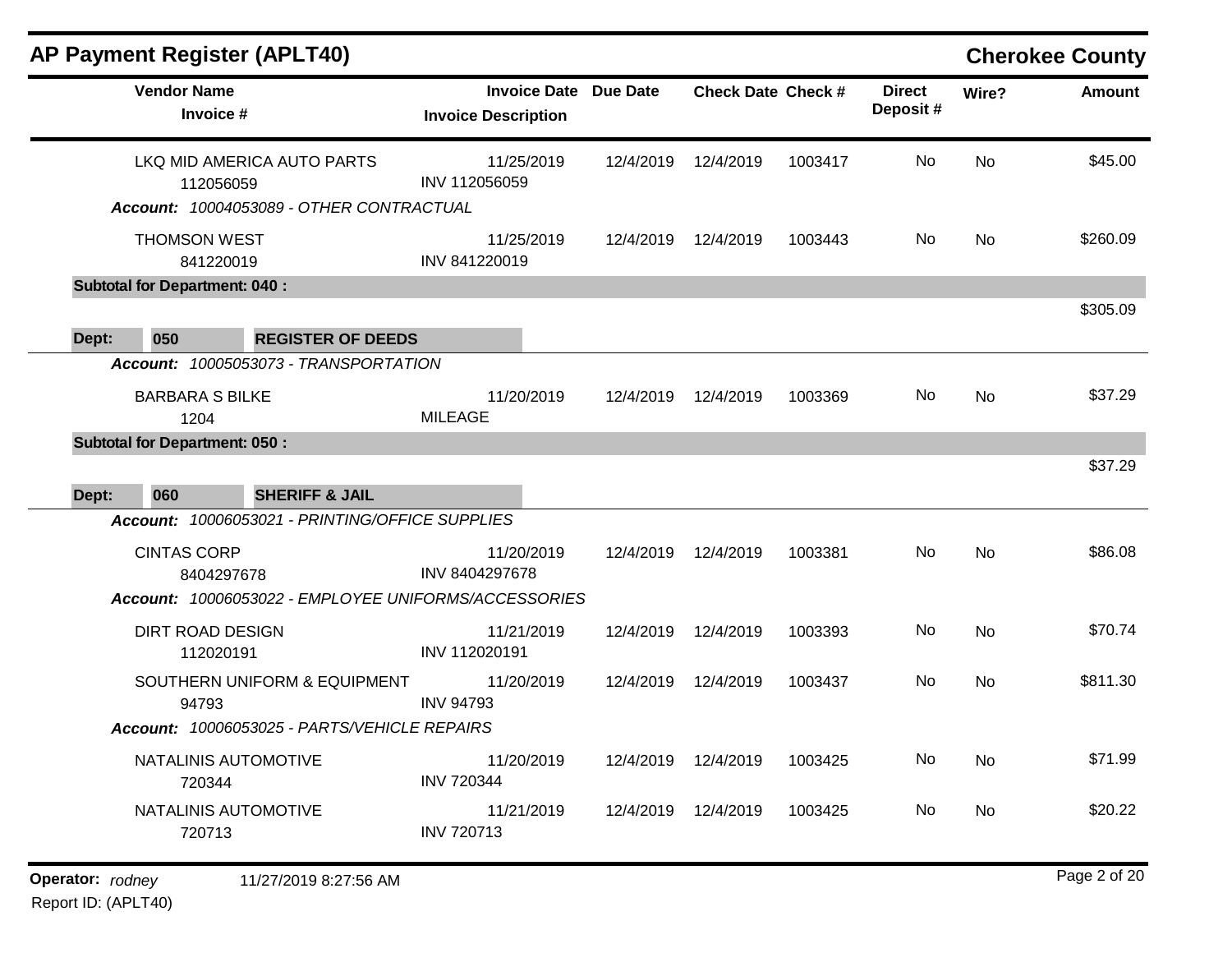|                                    |                                                                                                                                                                                                                    |                              |                                                                                                                                                                                                                                                                  |                           |           | <b>Cherokee County</b> |
|------------------------------------|--------------------------------------------------------------------------------------------------------------------------------------------------------------------------------------------------------------------|------------------------------|------------------------------------------------------------------------------------------------------------------------------------------------------------------------------------------------------------------------------------------------------------------|---------------------------|-----------|------------------------|
| <b>Invoice Description</b>         |                                                                                                                                                                                                                    |                              |                                                                                                                                                                                                                                                                  | <b>Direct</b><br>Deposit# | Wire?     | Amount                 |
| 11/21/2019<br><b>INV 720758</b>    |                                                                                                                                                                                                                    |                              | 1003426                                                                                                                                                                                                                                                          | No                        | <b>No</b> | \$17.94                |
| 11/21/2019<br><b>INV 720804</b>    |                                                                                                                                                                                                                    |                              | 1003426                                                                                                                                                                                                                                                          | No.                       | No.       | \$20.22                |
| 11/20/2019<br><b>INV 19162</b>     |                                                                                                                                                                                                                    |                              | 1003444                                                                                                                                                                                                                                                          | No                        | No        | \$950.00               |
| 11/20/2019<br><b>INV 720306</b>    |                                                                                                                                                                                                                    |                              | 1003425                                                                                                                                                                                                                                                          | No                        | No        | \$11.02                |
| 11/20/2019<br><b>INV 720257</b>    |                                                                                                                                                                                                                    |                              | 1003425                                                                                                                                                                                                                                                          | No.                       | <b>No</b> | \$5.99                 |
|                                    |                                                                                                                                                                                                                    |                              |                                                                                                                                                                                                                                                                  |                           |           |                        |
| 11/20/2019<br><b>INV 0033873</b>   |                                                                                                                                                                                                                    |                              | 1003409                                                                                                                                                                                                                                                          | No.                       | No.       | \$13,007.73            |
|                                    |                                                                                                                                                                                                                    |                              |                                                                                                                                                                                                                                                                  |                           |           |                        |
| 11/20/2019<br><b>TRANS A391660</b> |                                                                                                                                                                                                                    |                              | 1003446                                                                                                                                                                                                                                                          | No.                       | <b>No</b> | \$47.26                |
|                                    |                                                                                                                                                                                                                    |                              |                                                                                                                                                                                                                                                                  |                           |           |                        |
| 11/20/2019<br><b>REIMB/K9 BEAR</b> |                                                                                                                                                                                                                    |                              | 1003440                                                                                                                                                                                                                                                          | No.                       | <b>No</b> | \$51.87                |
|                                    |                                                                                                                                                                                                                    |                              |                                                                                                                                                                                                                                                                  |                           |           |                        |
| 11/20/2019<br>INV 100130965        |                                                                                                                                                                                                                    |                              | 1003428                                                                                                                                                                                                                                                          | No.                       | <b>No</b> | \$406.72               |
|                                    |                                                                                                                                                                                                                    |                              |                                                                                                                                                                                                                                                                  |                           |           |                        |
| 11/20/2019<br>INV 2019-10-183      |                                                                                                                                                                                                                    |                              | 1003429                                                                                                                                                                                                                                                          | No.                       | <b>No</b> | \$245.70               |
| 11/20/2019<br>ACCT 643108-13-7     |                                                                                                                                                                                                                    |                              | 1003396                                                                                                                                                                                                                                                          | No.                       | No        | \$3,652.40             |
|                                    | Account: 10006053040 - JANITORIAL SUPPLIES<br>Account: 10006053068 - OTHER COMMODITIES<br>Account: 10006053071 - COMMUNICATIONS<br>Account: 10006053072 - GAS, ELECTRIC, WATER<br>EMPIRE DISTRICT ELECTRIC COMPANY | <b>Invoice Date Due Date</b> | 12/4/2019  12/4/2019<br>12/4/2019  12/4/2019<br>12/4/2019  12/4/2019<br>12/4/2019 12/4/2019<br>12/4/2019  12/4/2019<br>12/4/2019 12/4/2019<br>12/4/2019 12/4/2019<br>12/4/2019  12/4/2019<br>12/4/2019 12/4/2019<br>12/4/2019  12/4/2019<br>12/4/2019  12/4/2019 | <b>Check Date Check #</b> |           |                        |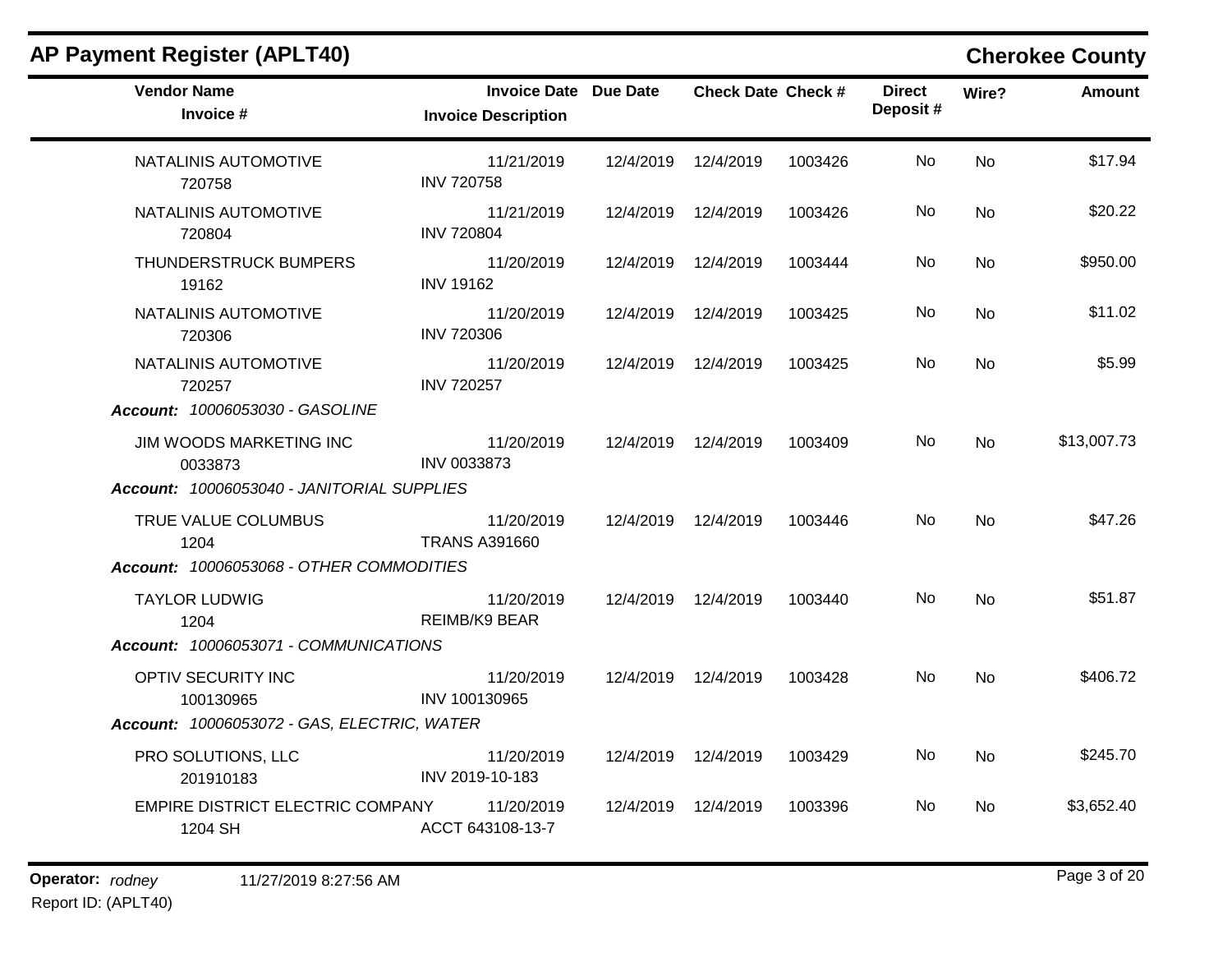| <b>AP Payment Register (APLT40)</b>                                                           |                                                            |                     |                           |         |                           |           | <b>Cherokee County</b> |
|-----------------------------------------------------------------------------------------------|------------------------------------------------------------|---------------------|---------------------------|---------|---------------------------|-----------|------------------------|
| <b>Vendor Name</b><br>Invoice #                                                               | <b>Invoice Date Due Date</b><br><b>Invoice Description</b> |                     | <b>Check Date Check #</b> |         | <b>Direct</b><br>Deposit# | Wire?     | <b>Amount</b>          |
| Account: 10006053080 - MAINTENANCE/BLDGS & GROUNDS                                            |                                                            |                     |                           |         |                           |           |                        |
| <b>CINTAS FIRE PROTECTION</b><br>1204                                                         | 11/20/2019<br><b>SERVICE</b>                               | 12/4/2019 12/4/2019 |                           | 1003382 | No.                       | <b>No</b> | \$606.10               |
| <b>CINTAS FIRE PROTECTION</b><br>od74564931                                                   | 11/21/2019<br><b>INV OD74564931</b>                        | 12/4/2019           | 12/4/2019                 | 1003382 | No.                       | <b>No</b> | \$606.10               |
| BUTCH'S PEST CONTROL SERVICE<br>1167670                                                       | 11/25/2019<br><b>INV 1167670</b>                           | 12/4/2019           | 12/4/2019                 | 1003373 | No                        | No.       | \$75.00                |
| RODGER SMITH, INC<br>LC426310<br>Account: 10006053732 - INMATE FOOD                           | 11/21/2019<br><b>INV LC426310</b>                          | 12/4/2019           | 12/4/2019                 | 1003431 | No.                       | No.       | \$291.87               |
| CONSOLIDATED CORRECTIONAL FOOD SE<br>19103019<br>Account: 10006053737 - INMATE PERSONAL ITEMS | 11/20/2019<br>INV 19103019                                 | 12/4/2019 12/4/2019 |                           | 1003386 | No.                       | No.       | \$11,705.96            |
| <b>TURNKEY CORRECTIONS</b><br>114620191115C<br>Account: 10006053786 - INMATE MEDICAL          | 11/20/2019<br>INV 114620191115C                            | 12/4/2019 12/4/2019 |                           | 1003447 | No.                       | <b>No</b> | \$2,036.79             |
| DIRECT BENEFIT SOLUTIONS<br>2019237                                                           | 11/20/2019<br>INV 2019-237                                 | 12/4/2019 12/4/2019 |                           | 1003392 | No                        | <b>No</b> | \$1,541.73             |
| MERCY MAUDE NORTON MEM HOSP<br>1204 SH2                                                       | 11/20/2019<br>NEGOTIATED RATE/9400003681801                | 12/4/2019           | 12/4/2019                 | 1003422 | No.                       | <b>No</b> | \$26.24                |
| MERCY MAUDE NORTON MEM HOSP<br>1204                                                           | 11/20/2019<br>NEGOTIATED RATE/9400003703400                | 12/4/2019           | 12/4/2019                 | 1003422 | No.                       | No.       | \$173.19               |
| CORRECT CARE SOLUTIONS LLC<br>CCS58542                                                        | 11/20/2019<br><b>INV CCS-58542</b>                         | 12/4/2019 12/4/2019 |                           | 1003389 | No.                       | No        | \$90.00                |
| MERCY MAUDE NORTON MEM HOSP<br>1204 SH                                                        | 11/20/2019<br>NEGOTIATED RATE/ 9400003703401               | 12/4/2019 12/4/2019 |                           | 1003422 | No.                       | No.       | \$109.85               |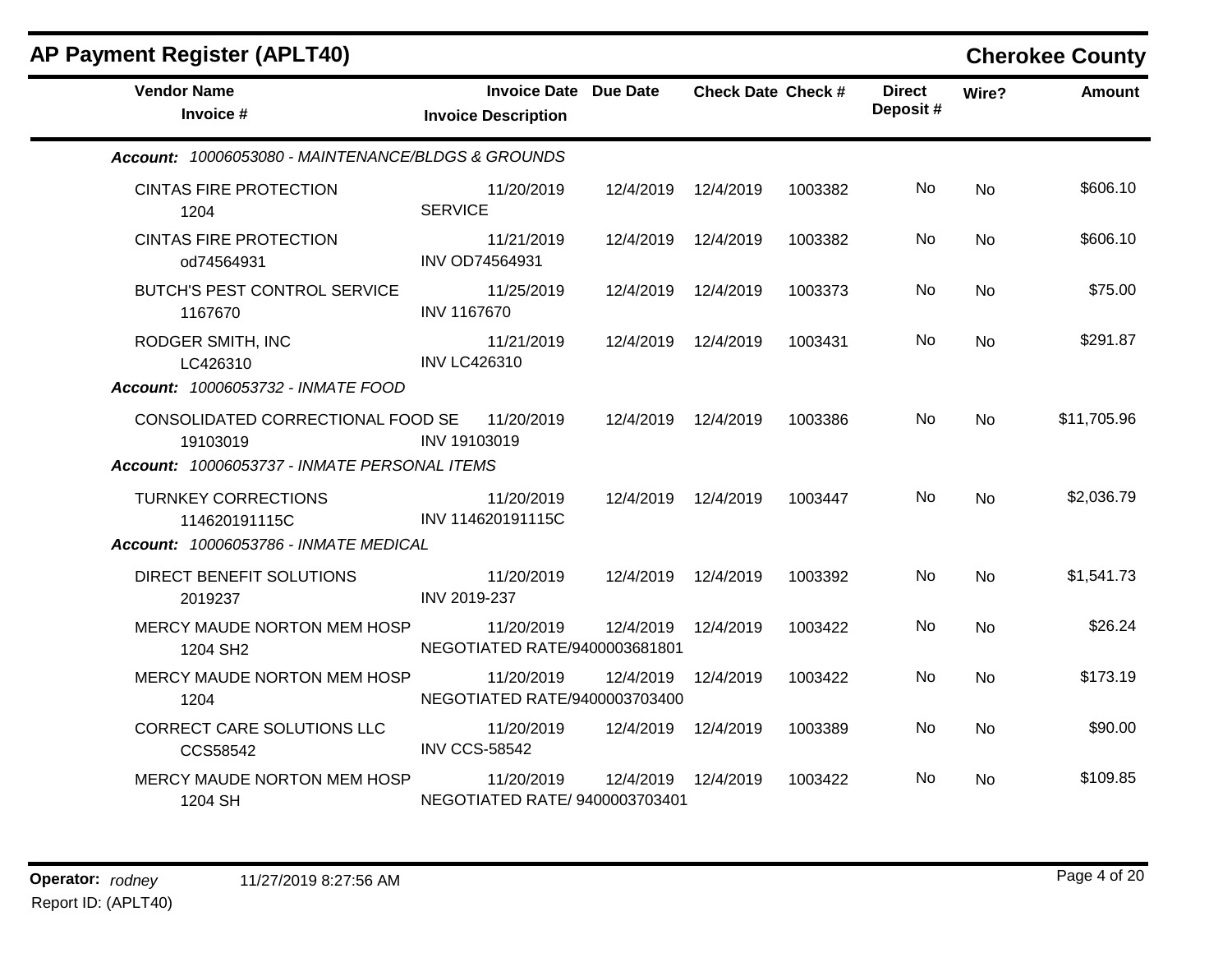| <b>AP Payment Register (APLT40)</b>             |                                                            |                      |                           |         |                           |           | <b>Cherokee County</b> |
|-------------------------------------------------|------------------------------------------------------------|----------------------|---------------------------|---------|---------------------------|-----------|------------------------|
| <b>Vendor Name</b><br>Invoice #                 | <b>Invoice Date Due Date</b><br><b>Invoice Description</b> |                      | <b>Check Date Check #</b> |         | <b>Direct</b><br>Deposit# | Wire?     | <b>Amount</b>          |
| MERCY MAUDE NORTON MEM HOSP<br>1204 SH1         | 11/20/2019<br>NEGOTIATED RATE/9400003276700                | 12/4/2019            | 12/4/2019                 | 1003422 | No.                       | <b>No</b> | \$48.45                |
| MERCY MAUDE NORTON MEM HOSP<br>1204 SH3         | 11/20/2019<br>NEGOTIATED RATE/9400003681800                | 12/4/2019            | 12/4/2019                 | 1003422 | No                        | <b>No</b> | \$45.45                |
| <b>Subtotal for Department: 060:</b>            |                                                            |                      |                           |         |                           |           |                        |
|                                                 |                                                            |                      |                           |         |                           |           | \$36,833.91            |
| 070<br>Dept:<br><b>DISTRICT COURT</b>           |                                                            |                      |                           |         |                           |           |                        |
| Account: 10007053021 - PRINTING/OFFICE SUPPLIES |                                                            |                      |                           |         |                           |           |                        |
| ETTINGER'S OFFICE SUPPLY<br>5235480             | 11/25/2019<br>INV 5235480                                  | 12/4/2019            | 12/4/2019                 | 1003398 | No                        | <b>No</b> | \$93.57                |
| Account: 10007053073 - TRANSPORTATION           |                                                            |                      |                           |         |                           |           |                        |
| TAMMIE CARLSON-OAS<br>1204                      | 11/25/2019<br><b>TRAVEL EXPENSE</b>                        | 12/4/2019  12/4/2019 |                           | 1003439 | No                        | <b>No</b> | \$116.16               |
| Account: 10007053076 - PROFESSIONAL SERVICES    |                                                            |                      |                           |         |                           |           |                        |
| <b>MAC YOUNG</b><br>1204                        | 11/25/2019<br><b>TRAVEL EXPENSE</b>                        | 12/4/2019            | 12/4/2019                 | 1003418 | No.                       | No        | \$211.03               |
| <b>DARREL SHUMAKE</b><br>10605                  | 11/25/2019<br><b>INV 10605</b>                             | 12/4/2019            | 12/4/2019                 | 1003391 | No.                       | <b>No</b> | \$1,274.00             |
| <b>LADELL F TURLEY CSR</b><br>1204              | 11/25/2019<br>TRANSCRIPT 2019CR85                          | 12/4/2019            | 12/4/2019                 | 1003416 | No                        | <b>No</b> | \$132.00               |
| Account: 10007053083 - EQUIPMENT LEASE/RENTAL   |                                                            |                      |                           |         |                           |           |                        |
| <b>CULLIGAN OF JOPLIN</b><br>155256             | 11/25/2019<br><b>INV 155256</b>                            | 12/4/2019 12/4/2019  |                           | 1003390 | No.                       | <b>No</b> | \$16.35                |
| Account: 10007053089 - OTHER CONTRACTUAL        |                                                            |                      |                           |         |                           |           |                        |
| <b>MELANIE BINGHAM</b><br>1204                  | 11/20/2019<br>MONTHLY ATTY/CO CONTRACT                     | 12/4/2019            | 12/4/2019                 | 1003421 | No.                       | No.       | \$2,750.00             |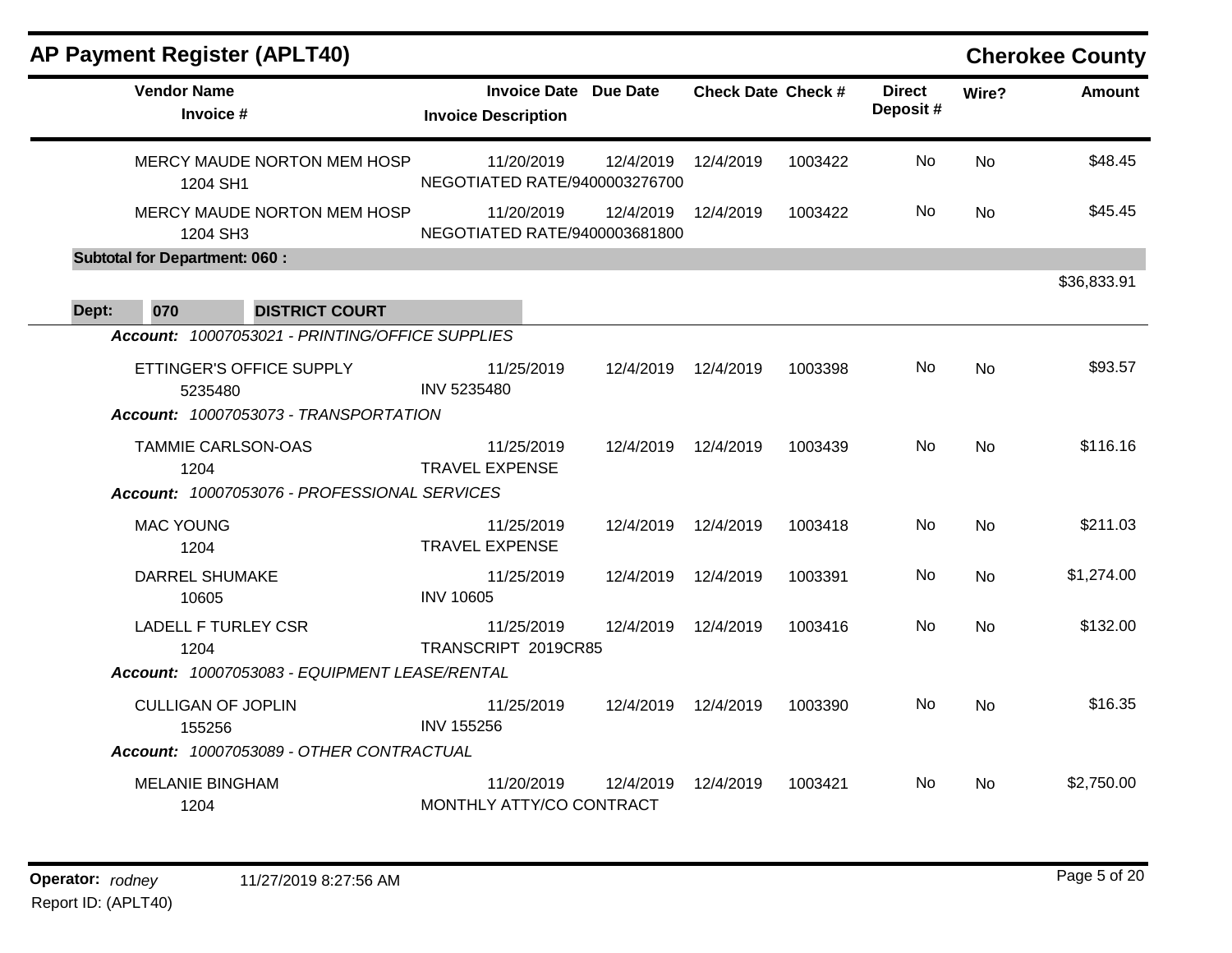# **AP Payment Register (APLT40) Cherokee County**

| <b>Vendor Name</b><br>Invoice #                                                                   | <b>Invoice Date Due Date</b><br><b>Invoice Description</b> |           | <b>Check Date Check #</b> |         | <b>Direct</b><br>Deposit# | Wire?     | <b>Amount</b> |
|---------------------------------------------------------------------------------------------------|------------------------------------------------------------|-----------|---------------------------|---------|---------------------------|-----------|---------------|
| <b>IMAGING OFFICE SYSTEMS, INC</b><br>LAB020131                                                   | 11/25/2019<br><b>INV LAB020131</b>                         | 12/4/2019 | 12/4/2019                 | 1003407 | No                        | <b>No</b> | \$3,583.13    |
| <b>DOUGLAS ROPER STEELE</b><br>1204                                                               | 11/20/2019<br>MONTHLY ATTY/CO CONTRACT                     | 12/4/2019 | 12/4/2019                 | 1003394 | No                        | No.       | \$2,750.00    |
| <b>JOANNA L DERFELT</b><br>1204                                                                   | 11/20/2019<br>MONTHLY ATTY/CO CONTRACT                     | 12/4/2019 | 12/4/2019                 | 1003410 | No                        | <b>No</b> | \$2,750.00    |
| <b>CANDACE BREWSTER GAYOSO</b><br>1204                                                            | 11/20/2019<br>MONTHLY ATTY/CO CONTRACT                     | 12/4/2019 | 12/4/2019                 | 1003374 | No                        | No        | \$2,750.00    |
| <b>Subtotal for Department: 070:</b><br><b>COURTHOUSE</b><br>080<br>Dept:                         |                                                            |           |                           |         |                           |           | \$16,426.24   |
| Account: 10008053040 - JANITORIAL SUPPLIES                                                        |                                                            |           |                           |         |                           |           |               |
| TRUE VALUE COLUMBUS<br>1204 CH<br>Account: 10008053042 - BREAKROOM SUPPLIES                       | 11/20/2019<br><b>TRANS A391655</b>                         | 12/4/2019 | 12/4/2019                 | 1003446 | No.                       | <b>No</b> | \$130.99      |
| <b>CULLIGAN OF JOPLIN</b><br>155290<br>Account: 10008053072 - GAS, ELECTRIC, WATER                | 11/20/2019<br><b>INV 155290</b>                            | 12/4/2019 | 12/4/2019                 | 1003390 | No.                       | <b>No</b> | \$30.70       |
| EMPIRE DISTRICT ELECTRIC COMPANY<br>1204 CH<br>Account: 10008053080 - MAINTENANCE/BLDGS & GROUNDS | 11/20/2019<br>ACCT 305532-35-0                             | 12/4/2019 | 12/4/2019                 | 1003396 | No                        | <b>No</b> | \$2,346.01    |
| TOUCHTON ELECTRIC INC<br>45223                                                                    | 11/20/2019<br><b>INV 45223</b>                             | 12/4/2019 | 12/4/2019                 | 1003445 | No                        | <b>No</b> | \$34.00       |
| FEDERAL PROTECTION INC<br>0629929                                                                 | 11/21/2019<br>INV 0629929                                  | 12/4/2019 | 12/4/2019                 | 1003400 | No                        | No        | \$33.19       |
| FEDERAL PROTECTION INC<br>0629736                                                                 | 11/21/2019<br>INV 0629736                                  | 12/4/2019 | 12/4/2019                 | 1003400 | No.                       | No.       | \$143.12      |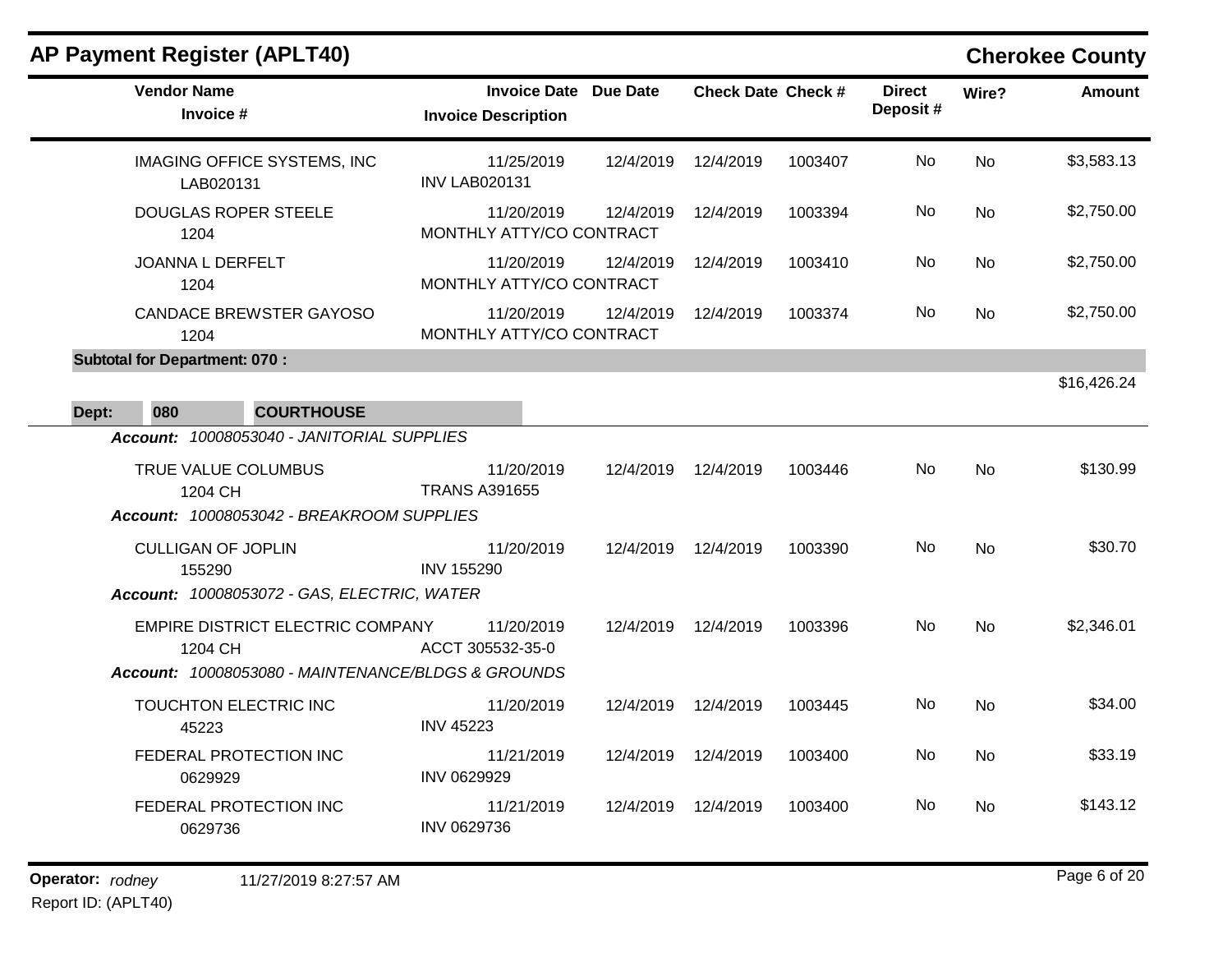|                                         |                                      | <b>AP Payment Register (APLT40)</b>                                             |                                                   |                 |                           |         |                           |           | <b>Cherokee County</b> |
|-----------------------------------------|--------------------------------------|---------------------------------------------------------------------------------|---------------------------------------------------|-----------------|---------------------------|---------|---------------------------|-----------|------------------------|
|                                         | <b>Vendor Name</b><br>Invoice #      |                                                                                 | <b>Invoice Date</b><br><b>Invoice Description</b> | <b>Due Date</b> | <b>Check Date Check #</b> |         | <b>Direct</b><br>Deposit# | Wire?     | <b>Amount</b>          |
|                                         | <b>WOODY'S GLASS</b><br>99232        |                                                                                 | 11/25/2019<br><b>INV 99232</b>                    | 12/4/2019       | 12/4/2019                 | 1003450 | No                        | <b>No</b> | \$2,650.00             |
|                                         |                                      | Account: 10008053089 - OTHER CONTRACTUAL                                        |                                                   |                 |                           |         |                           |           |                        |
|                                         | <b>KENNETH E MAXTON</b><br>1204      |                                                                                 | 11/20/2019<br><b>CORONER BILLING</b>              | 12/4/2019       | 12/4/2019                 | 1003415 | No                        | No        | \$160.00               |
|                                         | <b>FORENSIC MEDICAL</b><br>14210     |                                                                                 | 11/20/2019<br><b>INV 14210</b>                    | 12/4/2019       | 12/4/2019                 | 1003402 | No                        | No        | \$1,650.00             |
|                                         | <b>Subtotal for Department: 080:</b> |                                                                                 |                                                   |                 |                           |         |                           |           |                        |
|                                         |                                      |                                                                                 |                                                   |                 |                           |         |                           |           | \$7,178.01             |
| Dept:                                   | 090                                  | <b>EMERGENCY PREPAREDNESS</b><br>Account: 10009053025 - PARTS/VEHICLE REPAIRS   |                                                   |                 |                           |         |                           |           |                        |
|                                         |                                      |                                                                                 |                                                   |                 |                           |         |                           |           |                        |
|                                         | FRANK FLETCHER DODGE<br>121782       |                                                                                 | 11/20/2019<br><b>INV 121782</b>                   | 12/4/2019       | 12/4/2019                 | 1003403 | No                        | No        | \$70.12                |
|                                         | FRANK FLETCHER DODGE<br>121754       |                                                                                 | 11/20/2019<br><b>INV 121754</b>                   | 12/4/2019       | 12/4/2019                 | 1003403 | No                        | No        | \$122.40               |
|                                         | 1204                                 | Account: 10009053072 - GAS, ELECTRIC, WATER<br>EMPIRE DISTRICT ELECTRIC COMPANY | 11/20/2019<br>ACCT 122003-60-1                    | 12/4/2019       | 12/4/2019                 | 1003396 | No                        | No        | \$113.15               |
|                                         | <b>Subtotal for Department: 090:</b> |                                                                                 |                                                   |                 |                           |         |                           |           |                        |
| Dept:                                   | 170                                  | <b>JUVENILE DETENTION</b>                                                       |                                                   |                 |                           |         |                           |           | \$305.67               |
|                                         |                                      | Account: 10017053089 - OTHER CONTRACTUAL                                        |                                                   |                 |                           |         |                           |           |                        |
|                                         | 6660                                 | SEK REGIONAL JUVENILE DETENTION CTR                                             | 11/20/2019<br><b>INV 6660</b>                     | 12/4/2019       | 12/4/2019                 | 1003434 | No                        | No        | \$9,665.00             |
|                                         | <b>Subtotal for Department: 170:</b> |                                                                                 |                                                   |                 |                           |         |                           |           |                        |
| Dept:                                   | 330                                  | <b>DEPT OFFICE SUPPLY</b>                                                       |                                                   |                 |                           |         |                           |           | \$9,665.00             |
| Operator: rodney<br>Report ID: (APLT40) |                                      | 11/27/2019 8:27:57 AM                                                           |                                                   |                 |                           |         |                           |           | Page 7 of 20           |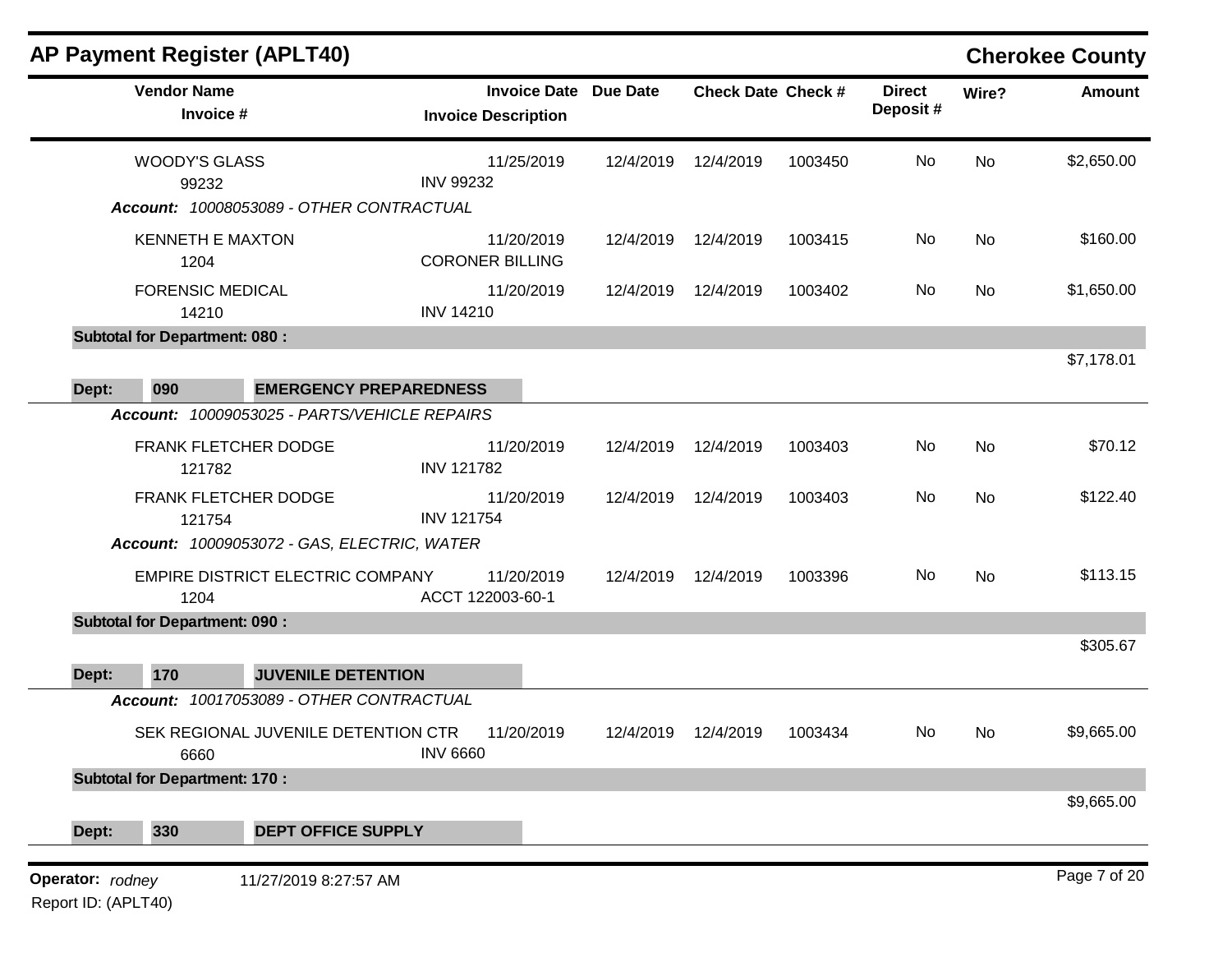| <b>AP Payment Register (APLT40)</b>  |                                                                     |                                                            |           |                           |         |                           |           | <b>Cherokee County</b> |
|--------------------------------------|---------------------------------------------------------------------|------------------------------------------------------------|-----------|---------------------------|---------|---------------------------|-----------|------------------------|
| <b>Vendor Name</b><br>Invoice #      |                                                                     | <b>Invoice Date Due Date</b><br><b>Invoice Description</b> |           | <b>Check Date Check #</b> |         | <b>Direct</b><br>Deposit# | Wire?     | <b>Amount</b>          |
|                                      | Account: 10033053622 - SHERIFF OFFICE SUPPLY                        |                                                            |           |                           |         |                           |           |                        |
| <b>CINTAS CORP</b><br>8404391977     | Account: 10033053623 - TREASURER OFFICE SUPPLY                      | 11/21/2019<br><b>INV 8404391977</b>                        |           | 12/4/2019  12/4/2019      | 1003380 | No                        | <b>No</b> | \$120.56               |
| 5236470                              | ETTINGER'S OFFICE SUPPLY<br>Account: 10033053626 - HR OFFICE SUPPLY | 11/25/2019<br>INV 5236470                                  | 12/4/2019 | 12/4/2019                 | 1003398 | No                        | No        | \$105.40               |
| 5238760                              | ETTINGER'S OFFICE SUPPLY<br>Account: 10033053632 - COUNTY CLERK     | 11/21/2019<br>INV 5238760                                  | 12/4/2019 | 12/4/2019                 | 1003398 | No.                       | No        | \$196.57               |
| MCCARTY'S<br>P7035400                |                                                                     | 11/25/2019<br><b>INV P7035400</b>                          | 12/4/2019 | 12/4/2019                 | 1003419 | No.                       | <b>No</b> | \$306.66               |
| <b>Subtotal for Department: 330:</b> |                                                                     |                                                            |           |                           |         |                           |           | \$729.19               |
| <b>Subtotal for Fund: 100:</b>       |                                                                     |                                                            |           |                           |         |                           |           |                        |
| 103<br>Fund:<br>000<br>Dept:         | <b>TECHNOLOGY FUND</b><br>NON-DEPARTMENTAL                          |                                                            |           |                           |         |                           |           | \$75,030.65            |
|                                      | Account: 10300053021 - PRINTING/OFFICE SUPPLIES                     |                                                            |           |                           |         |                           |           |                        |
| <b>BEAR GRAPHICS, INC</b><br>0835439 |                                                                     | 11/25/2019<br>INV 0835439                                  | 12/4/2019 | 12/4/2019                 | 1003370 | No.                       | <b>No</b> | \$485.29               |
|                                      | Account: 10300053089 - OTHER CONTRACTUAL                            |                                                            |           |                           |         |                           |           |                        |
| <b>SUMNERONE</b><br>2351999          |                                                                     | 11/20/2019<br>INV 2351999                                  | 12/4/2019 | 12/4/2019                 | 1003438 | No                        | <b>No</b> | \$23.34                |
| <b>Subtotal for Department: 000:</b> |                                                                     |                                                            |           |                           |         |                           |           | \$508.63               |
|                                      |                                                                     |                                                            |           |                           |         |                           |           |                        |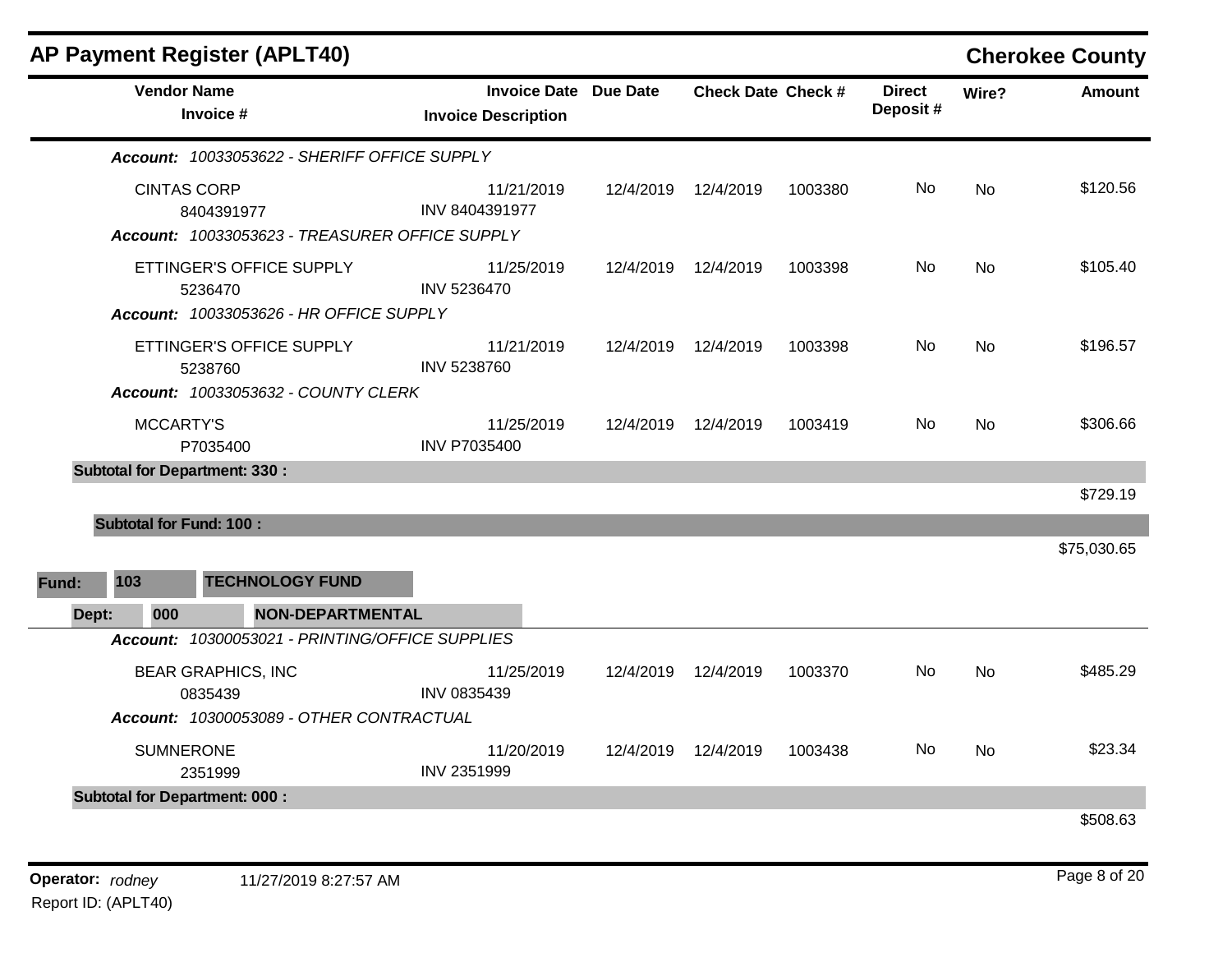|       |                                | <b>AP Payment Register (APLT40)</b>                                                                           |                                                            |           |                           |         |                           |           | <b>Cherokee County</b> |
|-------|--------------------------------|---------------------------------------------------------------------------------------------------------------|------------------------------------------------------------|-----------|---------------------------|---------|---------------------------|-----------|------------------------|
|       | <b>Vendor Name</b>             | Invoice #                                                                                                     | <b>Invoice Date Due Date</b><br><b>Invoice Description</b> |           | <b>Check Date Check #</b> |         | <b>Direct</b><br>Deposit# | Wire?     | Amount                 |
|       | <b>Subtotal for Fund: 103:</b> |                                                                                                               |                                                            |           |                           |         |                           |           |                        |
| Fund: | 110                            | <b>ROAD AND BRIDGE</b>                                                                                        |                                                            |           |                           |         |                           |           | \$508.63               |
| Dept: | 000                            | <b>NON-DEPARTMENTAL</b>                                                                                       |                                                            |           |                           |         |                           |           |                        |
|       |                                | Account: 11000053030 - GASOLINE<br>JIM WOODS MARKETING INC<br>33874 HWY<br>Account: 11000053031 - DIESEL FUEL | 11/22/2019<br>INV #33874                                   | 12/4/2019 | 12/4/2019                 | 1003409 | No                        | No        | \$5,513.26             |
|       |                                | MFA OIL - NEOSHO 1055<br>1367737 HWY                                                                          | 11/14/2019<br>INV #1367737                                 | 12/4/2019 | 12/4/2019                 | 1003423 | No                        | No        | \$1,296.86             |
|       |                                | <b>JIM WOODS MARKETING INC</b><br>33818-IN                                                                    | 11/18/2019<br>INV #33818-IN                                | 12/4/2019 | 12/4/2019                 | 1003409 | No                        | No        | \$17,567.87            |
|       |                                | MFA OIL - NEOSHO 1055<br>1382456 HWY                                                                          | 11/20/2019<br>INV #1382456                                 | 12/4/2019 | 12/4/2019                 | 1003423 | No                        | No        | \$1,255.23             |
|       |                                | MFA OIL - NEOSHO 1055<br>1381757 HWY                                                                          | 11/20/2019<br>INV #1381757                                 | 12/4/2019 | 12/4/2019                 | 1003423 | No                        | <b>No</b> | \$638.76               |
|       |                                | MFA OIL - NEOSHO 1055<br>1368641 HWY<br>Account: 11000053033 - TIRES                                          | 11/14/2019<br>INV #1368641                                 | 12/4/2019 | 12/4/2019                 | 1003423 | No                        | <b>No</b> | \$630.46               |
|       |                                | PURCELL TIRE & RUBBER COMPANY<br>2635650 HWY<br>Account: 11000053037 - SIGNS/POSTS                            | 11/23/2019<br>2635650                                      | 12/4/2019 | 12/4/2019                 | 1003430 | No                        | No        | \$1,308.00             |
|       |                                | NATIONAL SIGN CO INC<br>IN-191853 HWY<br>Account: 11000053042 - BREAKROOM SUPPLIES                            | 11/14/2019<br>INV # IN-191853                              |           | 12/4/2019  12/4/2019      | 1003427 | No                        | No.       | \$279.01               |
|       |                                | CLEAN THE UNIFORM CO JOPLIN<br>INV #20099769 HWY                                                              | 11/11/2019<br>INV #20099769                                |           | 12/4/2019 12/4/2019       | 1003384 | No                        | No        | \$13.00                |
|       | Operator: rodney               | 11/27/2019 8:27:57 AM                                                                                         |                                                            |           |                           |         |                           |           | Page 9 of 20           |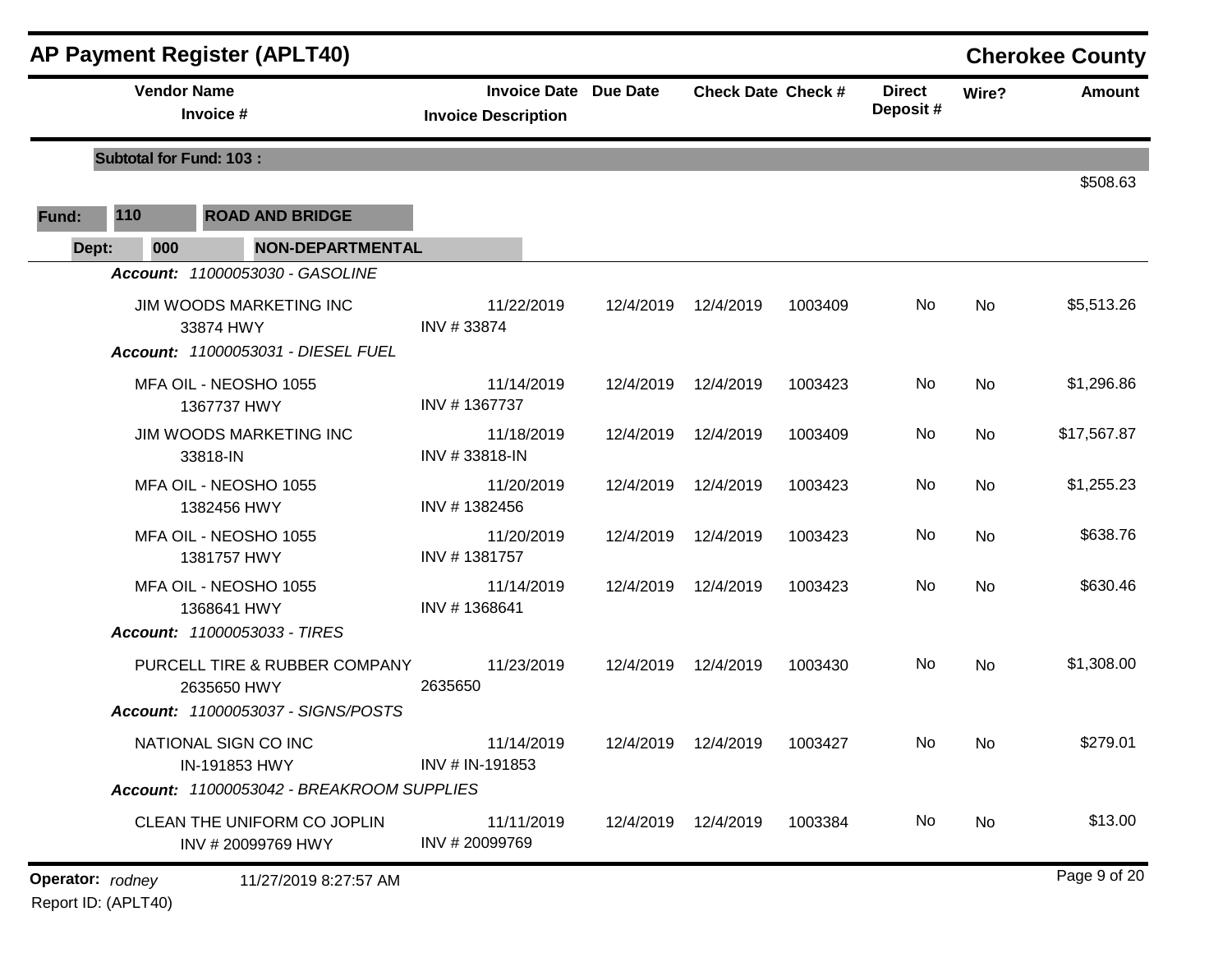| <b>AP Payment Register (APLT40)</b>                                                             |                                                            |           |                           |         |                           |           | <b>Cherokee County</b> |
|-------------------------------------------------------------------------------------------------|------------------------------------------------------------|-----------|---------------------------|---------|---------------------------|-----------|------------------------|
| <b>Vendor Name</b><br>Invoice #                                                                 | <b>Invoice Date Due Date</b><br><b>Invoice Description</b> |           | <b>Check Date Check #</b> |         | <b>Direct</b><br>Deposit# | Wire?     | <b>Amount</b>          |
| APPLEMARKET<br>3607085 HWY                                                                      | 11/15/2019<br>INV #3607085                                 | 12/4/2019 | 12/4/2019                 | 1003368 | No.                       | <b>No</b> | \$11.27                |
| CLEAN THE UNIFORM CO JOPLIN<br>20101311 HWY                                                     | 11/18/2019<br>INV #20101311                                | 12/4/2019 | 12/4/2019                 | 1003384 | No                        | <b>No</b> | \$84.72                |
| SAFETY FIRST SUPPLY CO LLC<br>19-112827 HWY<br>Account: 11000053074 - UTILITIES/TELEPHONE BILLS | 11/20/2019<br>INV #19-112827                               |           | 12/4/2019 12/4/2019       | 1003432 | No.                       | No        | \$94.90                |
| EMPIRE DISTRICT ELECTRIC COMPANY<br>906398-41-7 HWY 6                                           | 11/12/2019<br>ACCT #906398-41-7                            | 12/4/2019 | 12/4/2019                 | 1003396 | No.                       | <b>No</b> | \$129.27               |
| EMPIRE DISTRICT ELECTRIC COMPANY<br>158630-59-0 HWY 7                                           | 11/12/2019<br>Acct # 158630-59-0                           | 12/4/2019 | 12/4/2019                 | 1003396 | No                        | <b>No</b> | \$534.70               |
| EMPIRE DISTRICT ELECTRIC COMPANY<br>049852-69-2 HWY 6                                           | 11/12/2019<br>ACCT # 049852-69-2                           | 12/4/2019 | 12/4/2019                 | 1003396 | No                        | No        | \$60.93                |
| EMPIRE DISTRICT ELECTRIC COMPANY<br>854931-63-1 HWY 7                                           | 11/21/2019<br>ACCT #854493-63-1                            | 12/4/2019 | 12/4/2019                 | 1003396 | No.                       | <b>No</b> | \$373.99               |
| Account: 11000053079 - MACHINERY/EQUIPMENT                                                      |                                                            |           |                           |         |                           |           |                        |
| JOHN FABICK TRACTOR CO<br>PIJ00377064 HWY                                                       | 11/15/2019<br>INV # PIJ00377064                            |           | 12/4/2019 12/4/2019       | 1003411 | No                        | <b>No</b> | \$12.25                |
| <b>HERITAGE TRACTOR</b><br>10559081 HWY                                                         | 11/19/2019<br>INV #10559081                                | 12/4/2019 | 12/4/2019                 | 1003405 | <b>No</b>                 | No        | \$45.49                |
| <b>HERITAGE TRACTOR</b><br>10561816 HWY                                                         | 11/22/2019<br>INV #10561816                                | 12/4/2019 | 12/4/2019                 | 1003405 | No.                       | No        | \$263.27               |
| JOHN FABICK TRACTOR CO<br>PIJ00376941 HWY                                                       | 11/14/2019<br>INV # PIJ00376941                            | 12/4/2019 | 12/4/2019                 | 1003411 | No.                       | <b>No</b> | \$13.48                |
| NATALINIS AUTOMOTIVE<br>720981 HWY                                                              | 11/22/2019<br>INV #720981                                  | 12/4/2019 | 12/4/2019                 | 1003426 | No.                       | No.       | \$1.50                 |

## **Operator:** rodney 11/27/2019 8:27:57 AM *Page 10 of 20 Page 10 of 20* Report ID: (APLT40)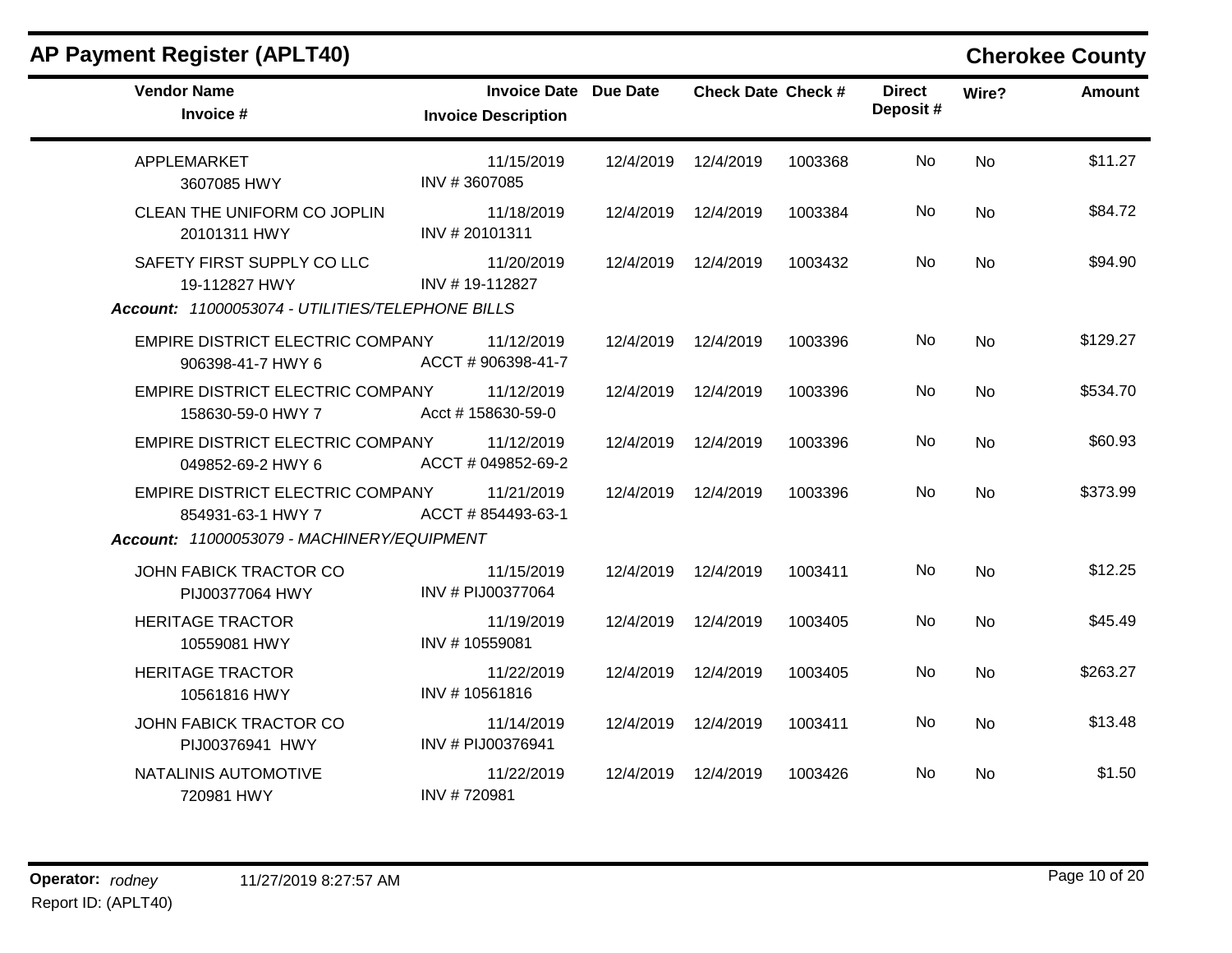| <b>AP Payment Register (APLT40)</b>              |                                                   |                 |                           |         |                           |           | <b>Cherokee County</b> |
|--------------------------------------------------|---------------------------------------------------|-----------------|---------------------------|---------|---------------------------|-----------|------------------------|
| <b>Vendor Name</b><br>Invoice #                  | <b>Invoice Date</b><br><b>Invoice Description</b> | <b>Due Date</b> | <b>Check Date Check #</b> |         | <b>Direct</b><br>Deposit# | Wire?     | <b>Amount</b>          |
| <b>JOHN FABICK TRACTOR CO</b><br>PIJ00377065 HWY | 11/15/2019<br>INV # PIJ00377065                   | 12/4/2019       | 12/4/2019                 | 1003411 | No                        | <b>No</b> | \$34.58                |
| JOHN FABICK TRACTOR CO<br>PIJ00377066 HWY        | 11/15/2019<br>INV # PIJ00377066                   | 12/4/2019       | 12/4/2019                 | 1003411 | No                        | <b>No</b> | \$13.96                |
| JOHN FABICK TRACTOR CO<br>PIJ00377067 HWY        | 11/15/2019<br>INV # PIJ00377067                   | 12/4/2019       | 12/4/2019                 | 1003411 | No                        | No        | \$0.88                 |
| JOHN FABICK TRACTOR CO<br>PIJ00377068 HWY        | 11/15/2019<br>INV # PIJ00377068                   | 12/4/2019       | 12/4/2019                 | 1003411 | No                        | <b>No</b> | \$3.28                 |
| <b>JOHN FABICK TRACTOR CO</b><br>PIJ00377069 HWY | 11/15/2019<br>INV # PIJ00377069                   | 12/4/2019       | 12/4/2019                 | 1003411 | No                        | <b>No</b> | \$5.80                 |
| <b>JOHN FABICK TRACTOR CO</b><br>PIJ00377070 HWY | 11/15/2019<br>INV # PIJ00377070                   | 12/4/2019       | 12/4/2019                 | 1003411 | No                        | <b>No</b> | \$69.24                |
| JOHN FABICK TRACTOR CO<br>PIJ00377071 HWY        | 11/15/2019<br>INV # PIJ00377071                   | 12/4/2019       | 12/4/2019                 | 1003411 | No                        | No        | \$5.88                 |
| <b>JOHN FABICK TRACTOR CO</b><br>PIJ00377072 HWY | 11/15/2019<br>INV # PIJ00377072                   | 12/4/2019       | 12/4/2019                 | 1003411 | No                        | <b>No</b> | \$111.09               |
| JOHN FABICK TRACTOR CO<br>PIJ00377135 HWY        | 11/17/2019<br>INV # PIJ00377135                   | 12/4/2019       | 12/4/2019                 | 1003411 | No                        | <b>No</b> | \$18.14                |
| JOHN FABICK TRACTOR CO<br>PIJ00377293 HWY        | 11/19/2019<br>INV # PIJ00377293                   | 12/4/2019       | 12/4/2019                 | 1003412 | No                        | No        | \$3,211.87             |
| JOHN FABICK TRACTOR CO<br>PIJ00377294 HWY        | 11/19/2019<br>INV # PIJ00377294                   | 12/4/2019       | 12/4/2019                 | 1003411 | No                        | <b>No</b> | \$62.62                |
| JOHN FABICK TRACTOR CO<br>PIJ00377626 HWY        | 11/22/2019<br>INV # PIJ00377626                   | 12/4/2019       | 12/4/2019                 | 1003412 | No                        | No        | (\$28.34)              |
| <b>JOHN FABICK TRACTOR CO</b><br>PIJ00376799 HWY | 11/13/2019<br>INV # PIJ00376799                   | 12/4/2019       | 12/4/2019                 | 1003411 | No                        | No        | \$49.12                |
| NATALINIS AUTOMOTIVE<br>720663 HWY               | 11/19/2019<br>INV #720663                         | 12/4/2019       | 12/4/2019                 | 1003425 | No                        | No        | \$6.49                 |

## Report ID: (APLT40)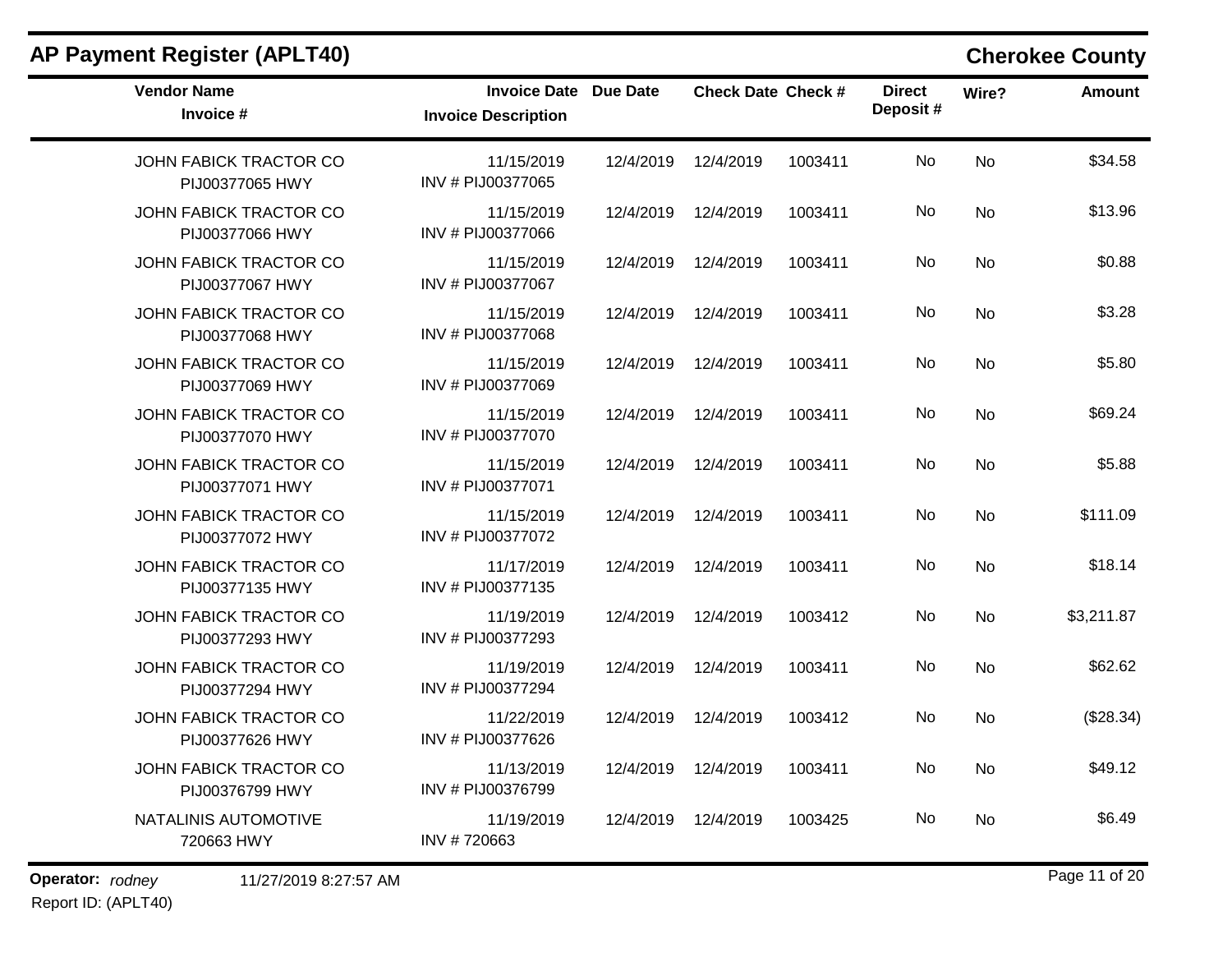| <b>Vendor Name</b><br>Invoice #         | Invoice Date Due Date<br><b>Invoice Description</b> |           | <b>Check Date Check #</b> |         | <b>Direct</b><br>Deposit# | Wire?     | <b>Amount</b> |
|-----------------------------------------|-----------------------------------------------------|-----------|---------------------------|---------|---------------------------|-----------|---------------|
| MUNICIPAL INDUSTRIAL SUPPLY<br>3083 HWY | 11/13/2019<br>INV #3083                             | 12/4/2019 | 12/4/2019                 | 1003424 | No                        | <b>No</b> | \$1,390.00    |
| NATALINIS AUTOMOTIVE<br>720146 HWY      | 11/13/2019<br>INV #720146                           |           | 12/4/2019 12/4/2019       | 1003425 | No.                       | No        | \$16.34       |
| NATALINIS AUTOMOTIVE<br>720217 HWY      | 11/14/2019<br>INV #720217                           |           | 12/4/2019 12/4/2019       | 1003425 | No.                       | <b>No</b> | \$349.99      |
| NATALINIS AUTOMOTIVE<br>720240HWY       | 11/14/2019<br>INV #720240                           |           | 12/4/2019 12/4/2019       | 1003425 | No.                       | <b>No</b> | \$113.55      |
| NATALINIS AUTOMOTIVE<br>720245 HWY      | 11/14/2019<br>INV #720245                           |           | 12/4/2019 12/4/2019       | 1003425 | No.                       | No        | \$17.50       |
| NATALINIS AUTOMOTIVE<br>720310 HWY      | 11/15/2019<br>INV #720310                           | 12/4/2019 | 12/4/2019                 | 1003425 | No                        | <b>No</b> | \$12.49       |
| NATALINIS AUTOMOTIVE<br>720321 HWY      | 11/15/2019<br>INV #720321                           |           | 12/4/2019 12/4/2019       | 1003425 | No                        | No        | \$44.76       |
| <b>FLEETPRIDE</b><br>40602280 HWY       | 11/22/2019<br>INV #40602280                         |           | 12/4/2019 12/4/2019       | 1003401 | No.                       | <b>No</b> | \$324.02      |
| <b>FLEETPRIDE</b><br>40397046 HWY       | 11/19/2019<br>INV #40397046                         | 12/4/2019 | 12/4/2019                 | 1003401 | No                        | <b>No</b> | \$35.82       |
| <b>FLEETPRIDE</b><br>40134052 HWY       | 11/15/2019<br>INV #40134052                         |           | 12/4/2019 12/4/2019       | 1003401 | No.                       | No        | \$71.88       |
| <b>FLEETPRIDE</b><br>39998025 HWY       | 11/13/2019<br>INV #39998025                         | 12/4/2019 | 12/4/2019                 | 1003401 | No                        | <b>No</b> | \$204.89      |
| <b>4 STATE TRUCKS</b><br>3571833-IN HWY | 11/1/2019<br>INV #3571833                           |           | 12/4/2019 12/4/2019       | 1003367 | No.                       | No        | \$131.08      |
| NATALINIS AUTOMOTIVE<br>720625 HWY      | 11/19/2019<br>INV #720625                           | 12/4/2019 | 12/4/2019                 | 1003425 | No                        | <b>No</b> | \$41.95       |
| NATALINIS AUTOMOTIVE<br>720994 HWY      | 11/22/2019<br>INV #720994                           |           | 12/4/2019  12/4/2019      | 1003426 | No.                       | No        | \$42.45       |

## **AP Payment Register (APLT40) Cherokee County**

**Operator:** rodney 11/27/2019 8:27:57 AM *Page 12 of 20 Page 12 of 20* Report ID: (APLT40)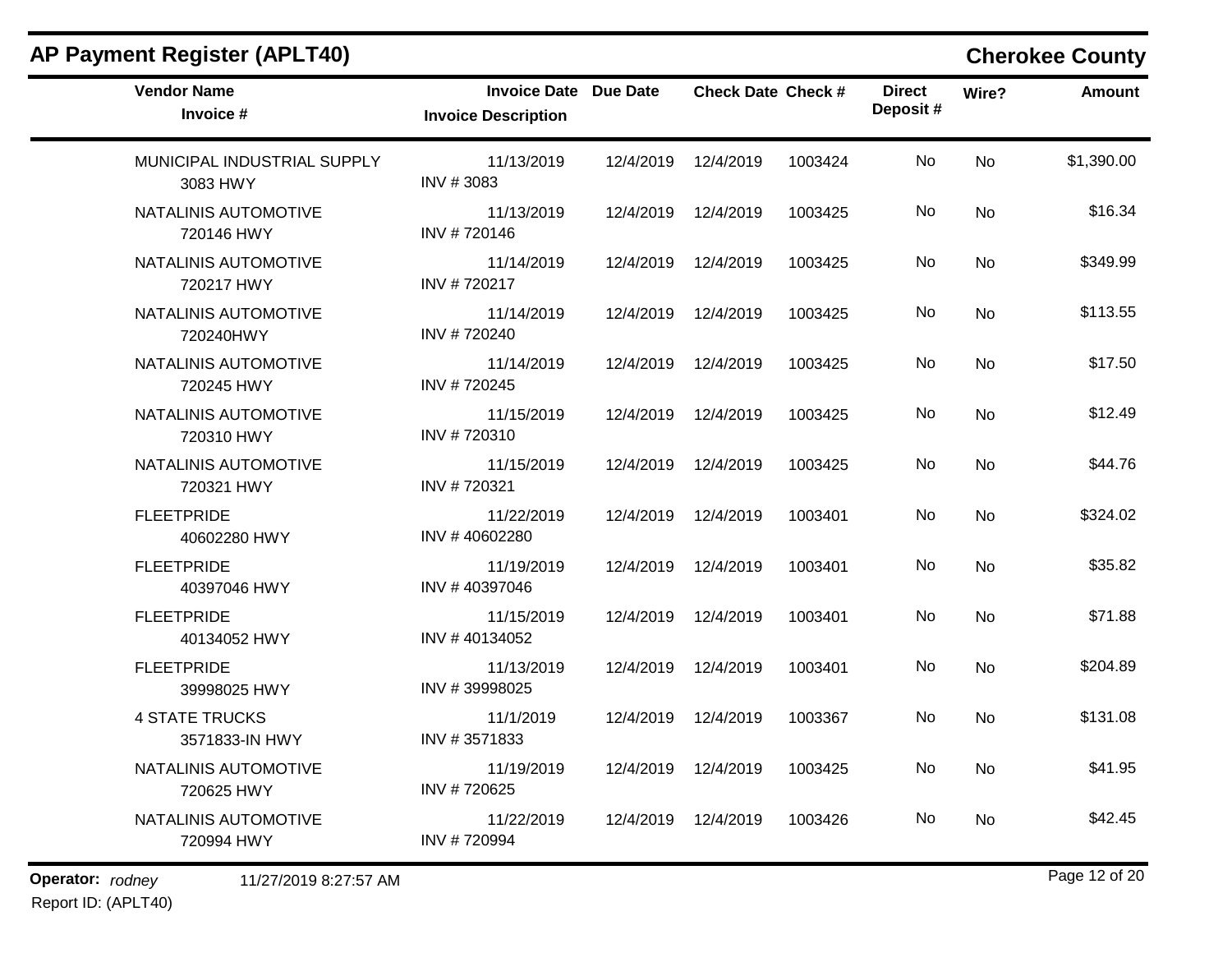| <b>AP Payment Register (APLT40)</b>                  |                                                            |           |                           |         |                           |           | <b>Cherokee County</b> |
|------------------------------------------------------|------------------------------------------------------------|-----------|---------------------------|---------|---------------------------|-----------|------------------------|
| <b>Vendor Name</b><br>Invoice #                      | <b>Invoice Date Due Date</b><br><b>Invoice Description</b> |           | <b>Check Date Check #</b> |         | <b>Direct</b><br>Deposit# | Wire?     | <b>Amount</b>          |
| NATALINIS AUTOMOTIVE<br>720724 HWY                   | 11/20/2019<br>INV #720724                                  | 12/4/2019 | 12/4/2019                 | 1003426 | No                        | No        | \$114.57               |
| <b>HOLLAND ALIGNMENT</b><br>186162 HWY               | 10/15/2019<br>INV #186162                                  | 12/4/2019 | 12/4/2019                 | 1003406 | No                        | No        | \$64.95                |
| JOPLIN FREIGHTLINER SALES INC<br>57612706 HWY        | 11/13/2019<br>INV #57605206                                | 12/4/2019 | 12/4/2019                 | 1003413 | No                        | No        | \$295.32               |
| NATALINIS AUTOMOTIVE<br>720985 HWY                   | 11/22/2019<br>INV #720985                                  | 12/4/2019 | 12/4/2019                 | 1003426 | No                        | No        | \$80.33                |
| FULL SERVICE AUTOMOTIVE<br>635814 HWY                | 11/14/2019<br>INV #635814                                  | 12/4/2019 | 12/4/2019                 | 1003404 | No                        | No        | \$210.00               |
| NATALINIS AUTOMOTIVE<br>720979 HWY                   | 11/22/2019<br>INV #720979                                  | 12/4/2019 | 12/4/2019                 | 1003426 | No                        | No        | \$86.97                |
| NATALINIS AUTOMOTIVE<br>720630 HWY                   | 11/19/2019<br>INV #720630                                  | 12/4/2019 | 12/4/2019                 | 1003425 | No                        | No        | \$13.49                |
| NATALINIS AUTOMOTIVE<br>720752 HWY                   | 11/20/2019<br>INV #720752                                  | 12/4/2019 | 12/4/2019                 | 1003426 | No                        | No        | \$22.97                |
| NATALINIS AUTOMOTIVE<br>720641 HWY                   | 11/19/2019<br>INV #720641                                  | 12/4/2019 | 12/4/2019                 | 1003425 | No                        | <b>No</b> | \$21.34                |
| NATALINIS AUTOMOTIVE<br>720723 HWY                   | 11/20/2019<br>INV #720723                                  | 12/4/2019 | 12/4/2019                 | 1003426 | No                        | No        | \$112.51               |
| NATALINIS AUTOMOTIVE<br>720714 HWY                   | 11/20/2019<br>INV #720714                                  | 12/4/2019 | 12/4/2019                 | 1003426 | No                        | No        | \$53.84                |
| <b>FARMERS COOPERATIVE ASSOCIATION</b><br>263719 HWY | 11/20/2019<br>INV #263719                                  | 12/4/2019 | 12/4/2019                 | 1003399 | No                        | No        | \$0.80                 |
| FARMERS COOPERATIVE ASSOCIATION<br>263774 HWY        | 11/21/2019<br>INV #263774                                  |           | 12/4/2019 12/4/2019       | 1003399 | No                        | No        | \$85.60                |
| FARMERS COOPERATIVE ASSOCIATION<br>263777 HWY        | 11/21/2019<br>INV #263777                                  |           | 12/4/2019 12/4/2019       | 1003399 | No                        | No        | \$39.99                |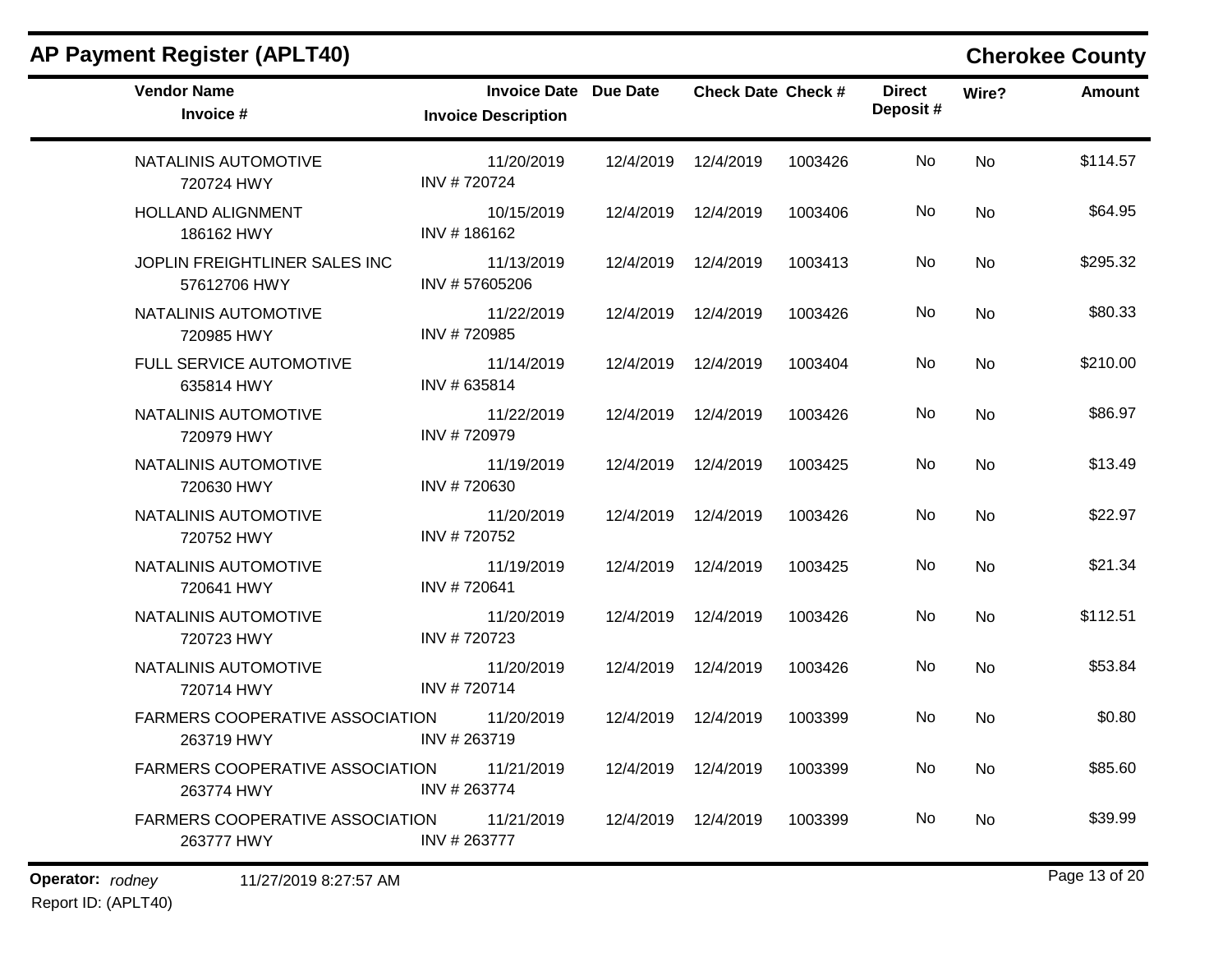|       |                                         | <b>AP Payment Register (APLT40)</b>                                                                                                |                                                            |           |                           |         |                           |       | <b>Cherokee County</b> |
|-------|-----------------------------------------|------------------------------------------------------------------------------------------------------------------------------------|------------------------------------------------------------|-----------|---------------------------|---------|---------------------------|-------|------------------------|
|       | <b>Vendor Name</b>                      | Invoice #                                                                                                                          | <b>Invoice Date Due Date</b><br><b>Invoice Description</b> |           | <b>Check Date Check #</b> |         | <b>Direct</b><br>Deposit# | Wire? | <b>Amount</b>          |
|       |                                         | <b>JAY HATFIELD CHEVROLET</b><br>17373 HWY                                                                                         | 11/19/2019<br>INV #17373                                   | 12/4/2019 | 12/4/2019                 | 1003408 | No                        | No    | \$23.31                |
|       |                                         | NATALINIS AUTOMOTIVE<br>720919 HWY                                                                                                 | 11/22/2019<br>INV #720919                                  | 12/4/2019 | 12/4/2019                 | 1003426 | No                        | No    | \$21.98                |
|       |                                         | Account: 11000053089 - OTHER CONTRACTUAL<br>COPY PRODUCTS INC<br>310362 HWY<br><b>Account: 11000053238 - ASPHALT - DISTRICT #1</b> | 11/13/2019<br>INV #310362                                  | 12/4/2019 | 12/4/2019                 | 1003387 | No                        | No    | \$109.62               |
|       |                                         | <b>TEETER'S PAVING</b><br>2013 DIST 1<br>Account: 11000053239 - ASPHALT - DISTRICT #2                                              | 11/12/2019<br>INV # 2013                                   |           | 12/4/2019 12/4/2019       | 1003442 | No                        | No    | \$5,599.90             |
|       |                                         | TEETER'S ASPHALT & MATERIALS<br>7915 #39                                                                                           | 11/22/2019<br>INV #7915                                    |           | 12/4/2019 12/4/2019       | 1003441 | No                        | No    | \$11,991.00            |
|       |                                         | TEETER'S ASPHALT & MATERIALS<br>7900 DIST 1                                                                                        | 11/14/2019<br><b>INV #7900</b>                             |           | 12/4/2019 12/4/2019       | 1003441 | No                        | No    | \$62,278.66            |
|       |                                         | TEETER'S ASPHALT & MATERIALS<br>7905 DIST #2                                                                                       | 11/19/2019<br>INV #7905                                    | 12/4/2019 | 12/4/2019                 | 1003441 | No                        | No    | \$28,771.58            |
|       |                                         | TEETER'S ASPHALT & MATERIALS<br>7917#39                                                                                            | 11/22/2019<br>INV #7914                                    | 12/4/2019 | 12/4/2019                 | 1003441 | No                        | No    | \$42,143.33            |
|       |                                         | <b>TEETER'S PAVING</b><br>2014 DIST 2                                                                                              | 11/22/2019<br>2014                                         | 12/4/2019 | 12/4/2019                 | 1003442 | No                        | No    | \$27,654.20            |
|       | <b>Subtotal for Department: 000:</b>    |                                                                                                                                    |                                                            |           |                           |         |                           |       |                        |
|       | <b>Subtotal for Fund: 110:</b>          |                                                                                                                                    |                                                            |           |                           |         |                           |       | \$216,285.81           |
|       |                                         |                                                                                                                                    |                                                            |           |                           |         |                           |       | \$216,285.81           |
| Fund: | 140                                     | <b>HEALTH</b>                                                                                                                      |                                                            |           |                           |         |                           |       |                        |
|       | 000<br>Dept:                            | <b>NON-DEPARTMENTAL</b>                                                                                                            |                                                            |           |                           |         |                           |       |                        |
|       | Operator: rodney<br>Report ID: (APLT40) | 11/27/2019 8:27:57 AM                                                                                                              |                                                            |           |                           |         |                           |       | Page 14 of 20          |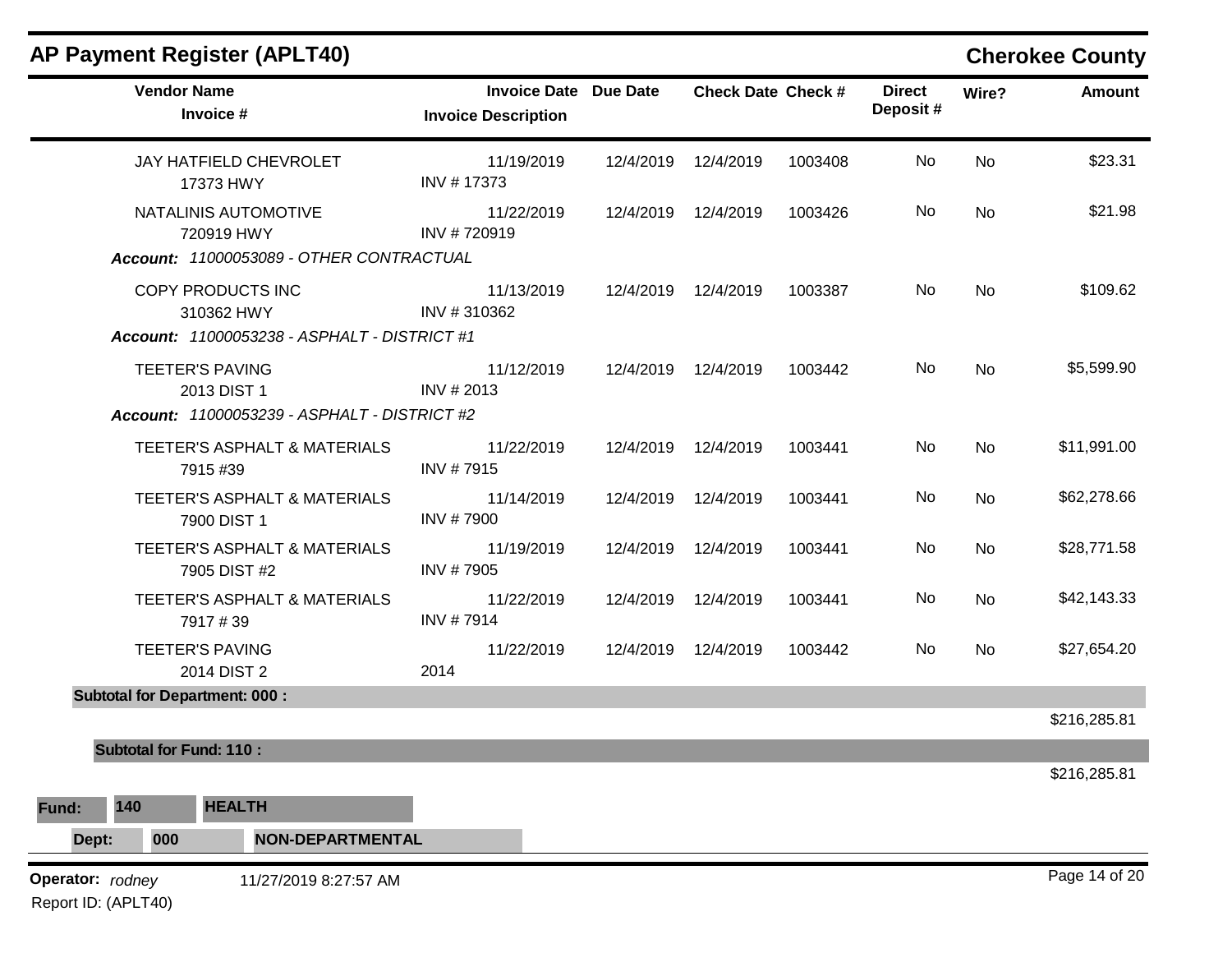| <b>AP Payment Register (APLT40)</b>                                                     |                                                            |           |                           |         |                           |           | <b>Cherokee County</b> |
|-----------------------------------------------------------------------------------------|------------------------------------------------------------|-----------|---------------------------|---------|---------------------------|-----------|------------------------|
| <b>Vendor Name</b><br>Invoice #                                                         | <b>Invoice Date Due Date</b><br><b>Invoice Description</b> |           | <b>Check Date Check #</b> |         | <b>Direct</b><br>Deposit# | Wire?     | <b>Amount</b>          |
| Account: 14000053021 - PRINTING/OFFICE SUPPLIES                                         |                                                            |           |                           |         |                           |           |                        |
| <b>CHASE CARD SERVICES</b><br>1204                                                      | 11/25/2019<br>ACCT 4246-3119-7000-5747                     |           | 12/4/2019 12/4/2019       | 1003375 | No.                       | No        | \$131.90               |
| ETR HEALTH PROMOTIONS<br>257064                                                         | 11/25/2019<br><b>INV 257084</b>                            | 12/4/2019 | 12/4/2019                 | 1003397 | No.                       | No        | \$29.98                |
| <b>CHASE CARD SERVICES</b><br>1204<br>Account: 14000053072 - GAS, ELECTRIC, WATER/PHONE | 11/25/2019<br>ACCT 4246-3119-7000-5747                     | 12/4/2019 | 12/4/2019                 | 1003375 | No                        | No        | \$27.20                |
| <b>CITY OF COLUMBUS</b><br>1204                                                         | 11/25/2019<br>MONTHLY TRASH SERVICE                        | 12/4/2019 | 12/4/2019                 | 1003383 | No                        | <b>No</b> | \$55.00                |
| EMPIRE DISTRICT ELECTRIC COMPANY<br>1204 HE                                             | 11/25/2019<br>ACCT 616527-32-1                             | 12/4/2019 | 12/4/2019                 | 1003396 | No.                       | <b>No</b> | \$502.16               |
| <b>VERIZON WIRELESS</b><br>9842063382<br>Account: 14000053073 - MEETING COSTS           | 11/25/2019<br>INV 9842063382                               |           | 12/4/2019 12/4/2019       | 1003448 | No.                       | <b>No</b> | \$80.84                |
| <b>BETHA K ELLIOTT</b><br>1204<br>Account: 14000053075 - DUES/SUBSCRIPTIONS             | 11/25/2019<br><b>MILEAGE</b>                               |           | 12/4/2019 12/4/2019       | 1003371 | No                        | <b>No</b> | \$265.64               |
| CHEROKEE COUNTY NEWS-ADVOCATE<br>1204<br>Account: 14000053182 - CONTRACTS               | 11/25/2019<br>DRIVE THRU FLU SHOTS                         |           | 12/4/2019 12/4/2019       | 1003379 | No.                       | <b>No</b> | \$75.00                |
| MEDICAL WASTE SERVICES<br>W80491                                                        | 11/25/2019<br><b>INV W80491</b>                            |           | 12/4/2019 12/4/2019       | 1003420 | No.                       | <b>No</b> | \$99.00                |
| <b>Subtotal for Department: 000:</b>                                                    |                                                            |           |                           |         |                           |           |                        |
|                                                                                         |                                                            |           |                           |         |                           |           | \$1,266.72             |
| <b>Subtotal for Fund: 140:</b>                                                          |                                                            |           |                           |         |                           |           |                        |
|                                                                                         |                                                            |           |                           |         |                           |           | \$1,266.72             |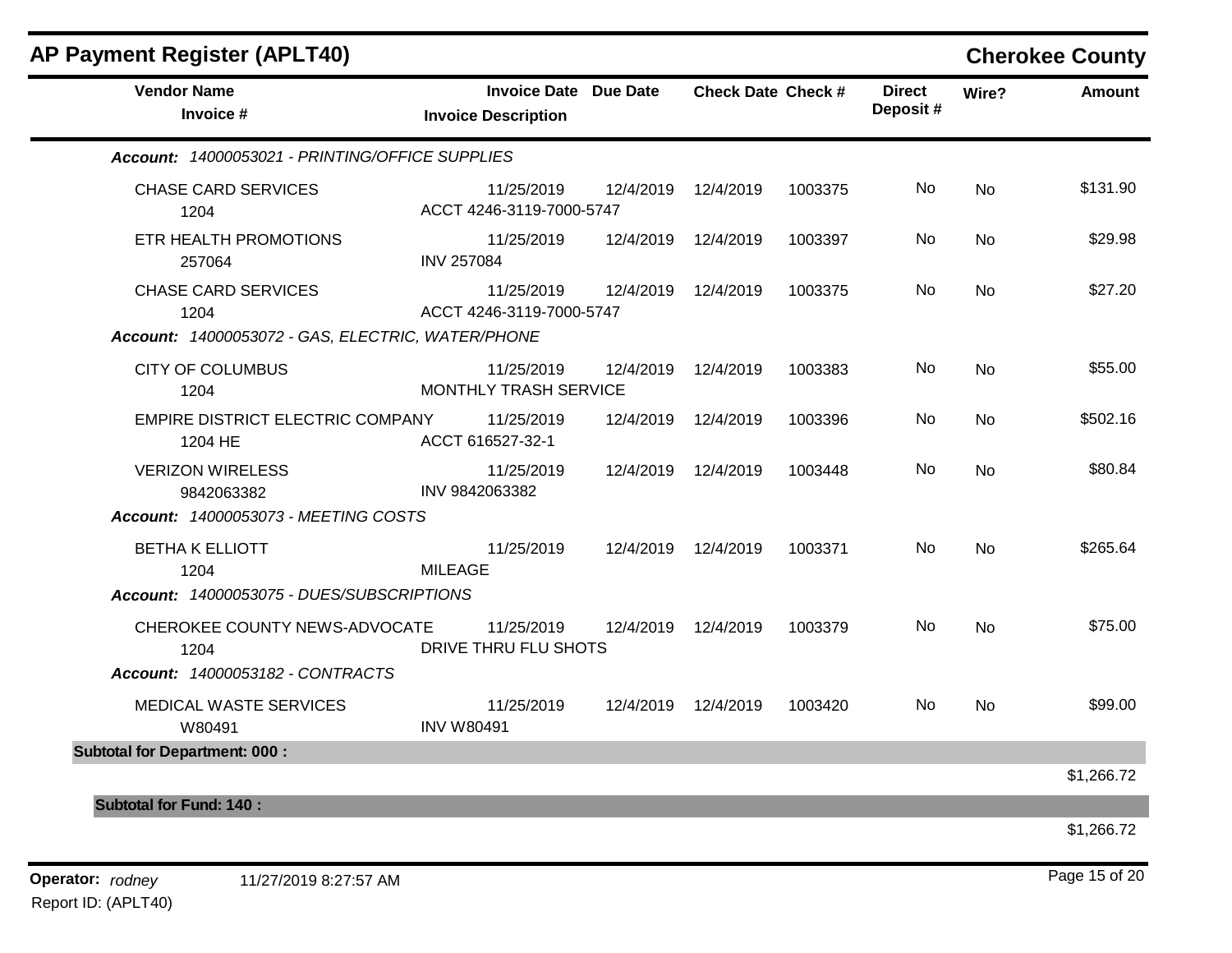|       |                                         | <b>AP Payment Register (APLT40)</b>                                                    |                                                            |           |                           |         |                           |           | <b>Cherokee County</b> |
|-------|-----------------------------------------|----------------------------------------------------------------------------------------|------------------------------------------------------------|-----------|---------------------------|---------|---------------------------|-----------|------------------------|
|       |                                         | <b>Vendor Name</b><br>Invoice #                                                        | <b>Invoice Date Due Date</b><br><b>Invoice Description</b> |           | <b>Check Date Check #</b> |         | <b>Direct</b><br>Deposit# | Wire?     | <b>Amount</b>          |
| Fund: | 160                                     | <b>DIRECT ELECTION</b>                                                                 |                                                            |           |                           |         |                           |           |                        |
|       | 000<br>Dept:                            | <b>NON-DEPARTMENTAL</b>                                                                |                                                            |           |                           |         |                           |           |                        |
|       |                                         | Account: 16000053075 - DUES/SUBSCRIPTIONS                                              |                                                            |           |                           |         |                           |           |                        |
|       |                                         | <b>COLUMBUS NEWS REPORT</b><br>3069<br>Account: 16000053079 - MAINT/REPAIRS MACH/EQUIP | 11/20/2019<br><b>12 MONTH SUBSCRIPTION CLERK</b>           | 12/4/2019 | 12/4/2019                 | 1003385 | No                        | <b>No</b> | \$135.00               |
|       |                                         | ELECTION SYSTEMS & SOFTWARE<br>1108065                                                 | 11/21/2019<br><b>INV 1108065</b>                           | 12/4/2019 | 12/4/2019                 | 1003395 | No                        | No        | \$4,675.00             |
|       |                                         | Account: 16000053280 - POLL WORKERS                                                    |                                                            |           |                           |         |                           |           |                        |
|       |                                         | SHERYLL A VOGEL<br>1204                                                                | 11/25/2019<br><b>ELECTION</b>                              | 12/4/2019 | 12/4/2019                 | 1003436 | No                        | <b>No</b> | \$25.00                |
|       |                                         | <b>Subtotal for Department: 000:</b>                                                   |                                                            |           |                           |         |                           |           |                        |
|       |                                         |                                                                                        |                                                            |           |                           |         |                           |           | \$4,835.00             |
|       |                                         | <b>Subtotal for Fund: 160:</b>                                                         |                                                            |           |                           |         |                           |           |                        |
|       |                                         |                                                                                        |                                                            |           |                           |         |                           |           | \$4,835.00             |
| Fund: | 190                                     | <b>SPECIAL BRIDGE BUILDIN</b>                                                          |                                                            |           |                           |         |                           |           |                        |
|       | Dept:<br>000                            | <b>NON-DEPARTMENTAL</b>                                                                |                                                            |           |                           |         |                           |           |                        |
|       |                                         | Account: 19000053089 - OTHER CONTRACTUAL                                               |                                                            |           |                           |         |                           |           |                        |
|       |                                         | <b>SCHWAB-EATON PA</b><br>19.029-4 190BRIDGE                                           | 11/25/2019<br>INV #19.029-4                                |           | 12/4/2019 12/4/2019       | 1003433 | No                        | No        | \$1,420.00             |
|       |                                         | <b>Subtotal for Department: 000:</b>                                                   |                                                            |           |                           |         |                           |           |                        |
|       |                                         |                                                                                        |                                                            |           |                           |         |                           |           | \$1,420.00             |
|       |                                         | <b>Subtotal for Fund: 190:</b>                                                         |                                                            |           |                           |         |                           |           | \$1,420.00             |
| Fund: | 220                                     | <b>AMBULANCE</b>                                                                       |                                                            |           |                           |         |                           |           |                        |
|       | Dept:<br>000                            | <b>NON-DEPARTMENTAL</b>                                                                |                                                            |           |                           |         |                           |           |                        |
|       | Operator: rodney<br>Report ID: (APLT40) | 11/27/2019 8:27:57 AM                                                                  |                                                            |           |                           |         |                           |           | Page 16 of 20          |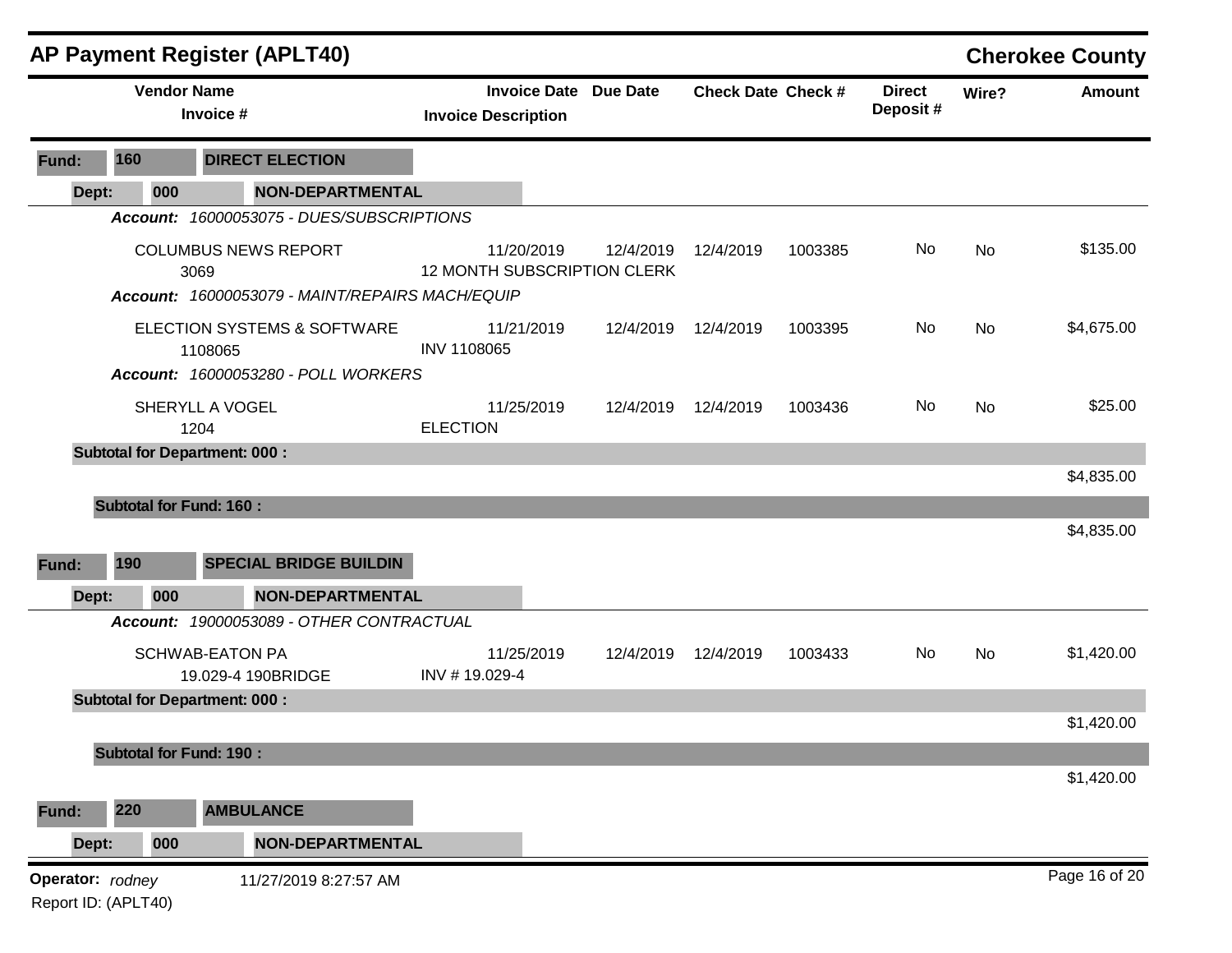|                                         | <b>AP Payment Register (APLT40)</b>             |                                                   |                 |                           |         |                           |       | <b>Cherokee County</b> |
|-----------------------------------------|-------------------------------------------------|---------------------------------------------------|-----------------|---------------------------|---------|---------------------------|-------|------------------------|
|                                         | <b>Vendor Name</b><br>Invoice #                 | <b>Invoice Date</b><br><b>Invoice Description</b> | <b>Due Date</b> | <b>Check Date Check #</b> |         | <b>Direct</b><br>Deposit# | Wire? | <b>Amount</b>          |
|                                         | Account: 22000053089 - OTHER CONTRACTUAL        |                                                   |                 |                           |         |                           |       |                        |
|                                         | CHEROKEE COUNTY AMBULANCE-DIST #2<br>1204       | 11/20/2019<br>MONTHLY SUBSIDY                     | 12/4/2019       | 12/4/2019                 | 1003377 | No                        | No    | \$16,877.33            |
|                                         | CHEROKEE COUNTY AMBULANCE-DIST #3<br>1204       | 11/20/2019<br><b>MONTHLY SUBSIDY</b>              | 12/4/2019       | 12/4/2019                 | 1003378 | No                        | No    | \$16,877.33            |
|                                         | CHEROKEE COUNTY AMBULANCE-DIST #1<br>1204       | 11/20/2019<br>MONTHLY SUBSIDY                     | 12/4/2019       | 12/4/2019                 | 1003376 | No                        | No    | \$16,877.33            |
|                                         | <b>Subtotal for Department: 000:</b>            |                                                   |                 |                           |         |                           |       |                        |
|                                         |                                                 |                                                   |                 |                           |         |                           |       | \$50,631.99            |
|                                         | <b>Subtotal for Fund: 220:</b>                  |                                                   |                 |                           |         |                           |       |                        |
|                                         |                                                 |                                                   |                 |                           |         |                           |       | \$50,631.99            |
| 230<br>Fund:                            | <b>APPRAISER COSTS</b>                          |                                                   |                 |                           |         |                           |       |                        |
| 000<br>Dept:                            | <b>NON-DEPARTMENTAL</b>                         |                                                   |                 |                           |         |                           |       |                        |
|                                         | Account: 23000053021 - PRINTING/OFFICE SUPPLIES |                                                   |                 |                           |         |                           |       |                        |
|                                         | ETTINGER'S OFFICE SUPPLY<br>5238330             | 11/25/2019<br>INV 5238330                         | 12/4/2019       | 12/4/2019                 | 1003398 | No                        | No    | \$38.82                |
|                                         | <b>Subtotal for Department: 000:</b>            |                                                   |                 |                           |         |                           |       |                        |
|                                         |                                                 |                                                   |                 |                           |         |                           |       | \$38.82                |
|                                         | <b>Subtotal for Fund: 230:</b>                  |                                                   |                 |                           |         |                           |       |                        |
|                                         |                                                 |                                                   |                 |                           |         |                           |       | \$38.82                |
| 260<br>Fund:                            | <b>EMPLOYEE BENEFITS</b>                        |                                                   |                 |                           |         |                           |       |                        |
| 000<br>Dept:                            | <b>NON-DEPARTMENTAL</b>                         |                                                   |                 |                           |         |                           |       |                        |
|                                         | Account: 26000053215 - MERITAIN HEALTH          |                                                   |                 |                           |         |                           |       |                        |
|                                         | <b>JOSHUA HARVEY</b><br>1204                    | 11/25/2019<br><b>REIMB/INSURANCE</b>              | 12/4/2019       | 12/4/2019                 | 1003414 | No                        | No    | \$161.47               |
|                                         | <b>Account: 26000053216 - VSP Insurance</b>     |                                                   |                 |                           |         |                           |       |                        |
| Operator: rodney<br>Report ID: (APLT40) | 11/27/2019 8:27:57 AM                           |                                                   |                 |                           |         |                           |       | Page 17 of 20          |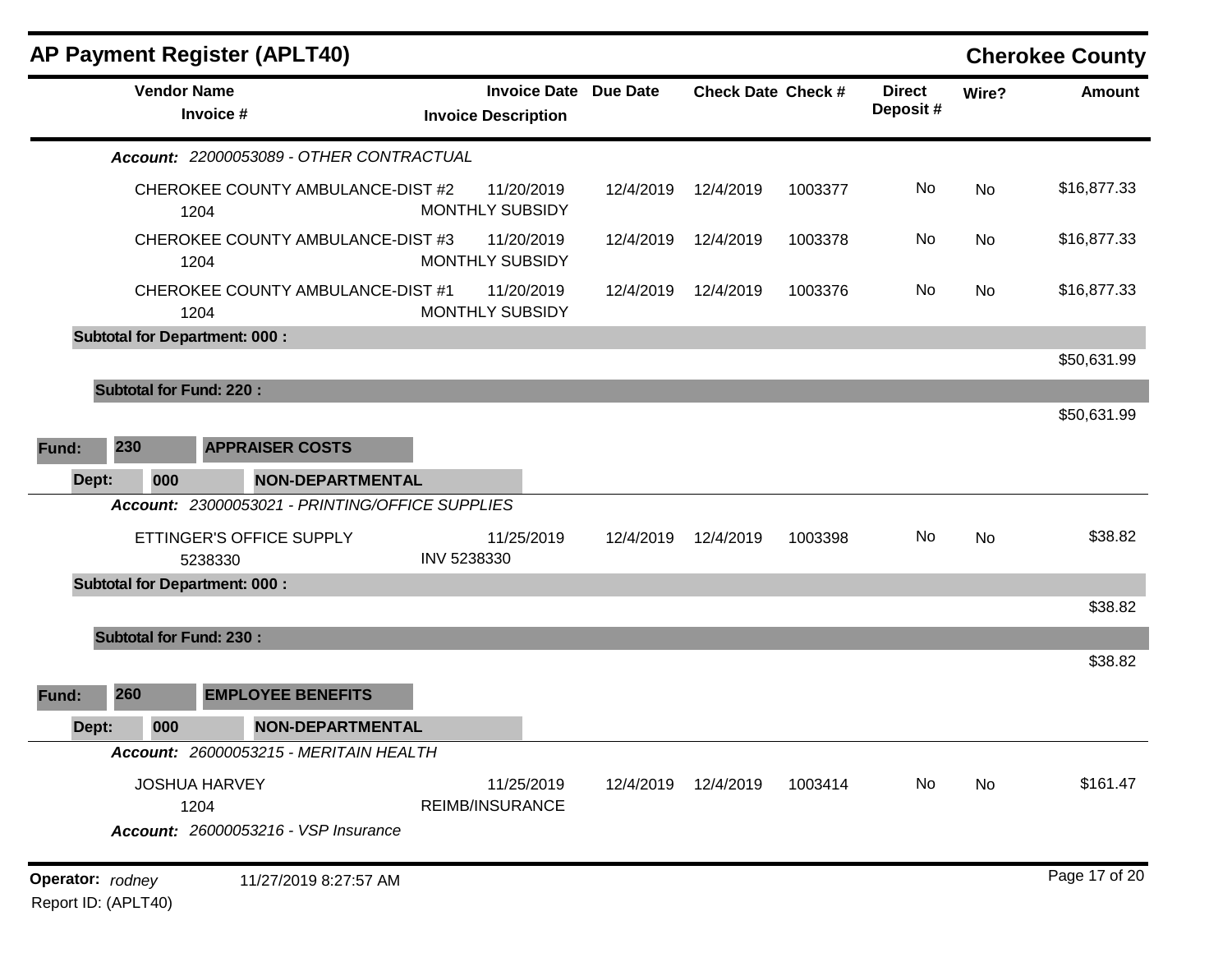| <b>AP Payment Register (APLT40)</b>          |                                                   |                 |                           |         |                           |       | <b>Cherokee County</b> |
|----------------------------------------------|---------------------------------------------------|-----------------|---------------------------|---------|---------------------------|-------|------------------------|
| <b>Vendor Name</b><br>Invoice #              | <b>Invoice Date</b><br><b>Invoice Description</b> | <b>Due Date</b> | <b>Check Date Check #</b> |         | <b>Direct</b><br>Deposit# | Wire? | Amount                 |
| <b>VISION SERVICE PLAN</b><br>807918594      | 11/20/2019<br>#30086480 DECEMBER 2019             | 12/4/2019       | 12/4/2019                 | 1003449 | No                        | No    | \$1,569.99             |
| <b>Subtotal for Department: 000:</b>         |                                                   |                 |                           |         |                           |       |                        |
| <b>Subtotal for Fund: 260:</b>               |                                                   |                 |                           |         |                           |       | \$1,731.46             |
| 300<br><b>SERVICE FOR ELDERLY</b><br>Fund:   |                                                   |                 |                           |         |                           |       | \$1,731.46             |
| 000<br><b>NON-DEPARTMENTAL</b><br>Dept:      |                                                   |                 |                           |         |                           |       |                        |
| Account: 30000053072 - GAS, ELECTRIC, WATER  |                                                   |                 |                           |         |                           |       |                        |
| EMPIRE DISTRICT ELECTRIC COMPANY<br>1204 EL1 | 11/25/2019<br>ACCT 124991-59-7                    | 12/4/2019       | 12/4/2019                 | 1003396 | No                        | No    | \$106.32               |
| EMPIRE DISTRICT ELECTRIC COMPANY<br>1204 EL  | 11/25/2019<br>ACCT 828267-31-0                    | 12/4/2019       | 12/4/2019                 | 1003396 | No                        | No    | \$110.25               |
| <b>Subtotal for Department: 000:</b>         |                                                   |                 |                           |         |                           |       | \$216.57               |
| <b>Subtotal for Fund: 300:</b>               |                                                   |                 |                           |         |                           |       |                        |
|                                              |                                                   |                 |                           |         |                           |       | \$216.57               |
| 304<br><b>SPIDER PROGRAM</b><br>Fund:        |                                                   |                 |                           |         |                           |       |                        |
| 000<br><b>NON-DEPARTMENTAL</b><br>Dept:      |                                                   |                 |                           |         |                           |       |                        |
| Account: 30400053300 - MISC PAID OUT         |                                                   |                 |                           |         |                           |       |                        |
| BROOKS-JEFFREY MARKETING, INC<br>190130      | 11/20/2019<br><b>INV 190130</b>                   | 12/4/2019       | 12/4/2019                 | 1003372 | No                        | No    | \$208.19               |
| <b>Subtotal for Department: 000:</b>         |                                                   |                 |                           |         |                           |       |                        |
|                                              |                                                   |                 |                           |         |                           |       | \$208.19               |
| <b>Subtotal for Fund: 304:</b>               |                                                   |                 |                           |         |                           |       | \$208.19               |
| Operator: rodney<br>11/27/2019 8:27:57 AM    |                                                   |                 |                           |         |                           |       | Page 18 of 20          |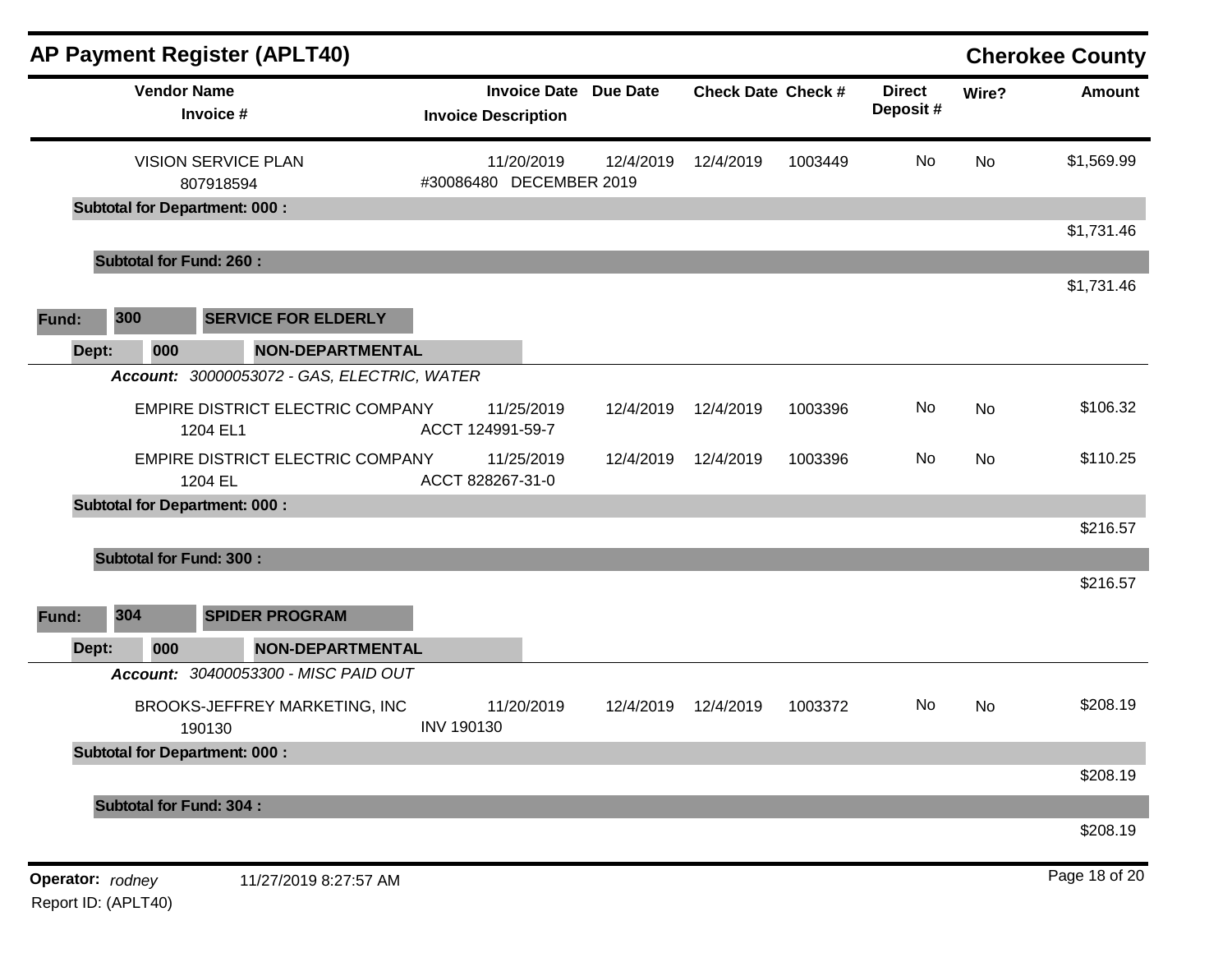|       |                                | <b>AP Payment Register (APLT40)</b>           |                                             |                              |           |                           |                                   |           | <b>Cherokee County</b> |
|-------|--------------------------------|-----------------------------------------------|---------------------------------------------|------------------------------|-----------|---------------------------|-----------------------------------|-----------|------------------------|
|       |                                | <b>Vendor Name</b><br>Invoice #               | <b>Invoice Description</b>                  | <b>Invoice Date Due Date</b> |           | <b>Check Date Check #</b> | <b>Direct</b><br>Deposit#         | Wire?     | <b>Amount</b>          |
| Fund: | 330                            | <b>SEWER DISTRICT#1 OPER</b>                  |                                             |                              |           |                           |                                   |           |                        |
| Dept: | 000                            | <b>NON-DEPARTMENTAL</b>                       |                                             |                              |           |                           |                                   |           |                        |
|       |                                | Account: 33000053073 - TRANSPORTATION         |                                             |                              |           |                           |                                   |           |                        |
|       |                                | <b>SHELLI DANIEL</b><br><b>SEWER</b>          | 11/20/2019<br>MILEAGE 4-22-19 THRU 11-14-19 | 12/4/2019                    | 12/4/2019 | 1003435                   | No                                | <b>No</b> | \$323.64               |
|       |                                | Account: 33000053089 - OTHER CONTRACTUAL      |                                             |                              |           |                           |                                   |           |                        |
|       |                                | YOUNGER'S PLUMBING<br>77835 SEWER             | 11/20/2019<br>INV #77835                    | 12/4/2019                    | 12/4/2019 | 1003451                   | No.                               | No        | \$2,125.00             |
|       |                                | <b>Subtotal for Department: 000:</b>          |                                             |                              |           |                           |                                   |           |                        |
|       |                                |                                               |                                             |                              |           |                           |                                   |           | \$2,448.64             |
|       | <b>Subtotal for Fund: 330:</b> |                                               |                                             |                              |           |                           |                                   |           |                        |
|       |                                |                                               |                                             |                              |           |                           |                                   |           | \$2,448.64             |
| Fund: | 413                            | <b>ATTORNEY APPLICATION</b>                   |                                             |                              |           |                           |                                   |           |                        |
| Dept: | 000                            | <b>NON-DEPARTMENTAL</b>                       |                                             |                              |           |                           |                                   |           |                        |
|       |                                | Account: 41300053093 - OFFICE FURNITURE/EQUIP |                                             |                              |           |                           |                                   |           |                        |
|       |                                | ETTINGER'S OFFICE SUPPLY<br>5225950           | 11/25/2019<br>INV 5225950                   | 12/4/2019                    | 12/4/2019 | 1003398                   | No.                               | <b>No</b> | \$1,286.14             |
|       |                                | <b>Subtotal for Department: 000:</b>          |                                             |                              |           |                           |                                   |           |                        |
|       |                                |                                               |                                             |                              |           |                           |                                   |           | \$1,286.14             |
|       | <b>Subtotal for Fund: 413:</b> |                                               |                                             |                              |           |                           |                                   |           |                        |
|       |                                |                                               |                                             |                              |           |                           |                                   |           | \$1,286.14             |
|       |                                |                                               |                                             |                              |           |                           | Total for Bank 1 Account 1120298: |           | \$355,908.62           |
|       |                                |                                               |                                             |                              |           |                           | ***** Total Invoices Paid:        |           | \$355,908.62           |